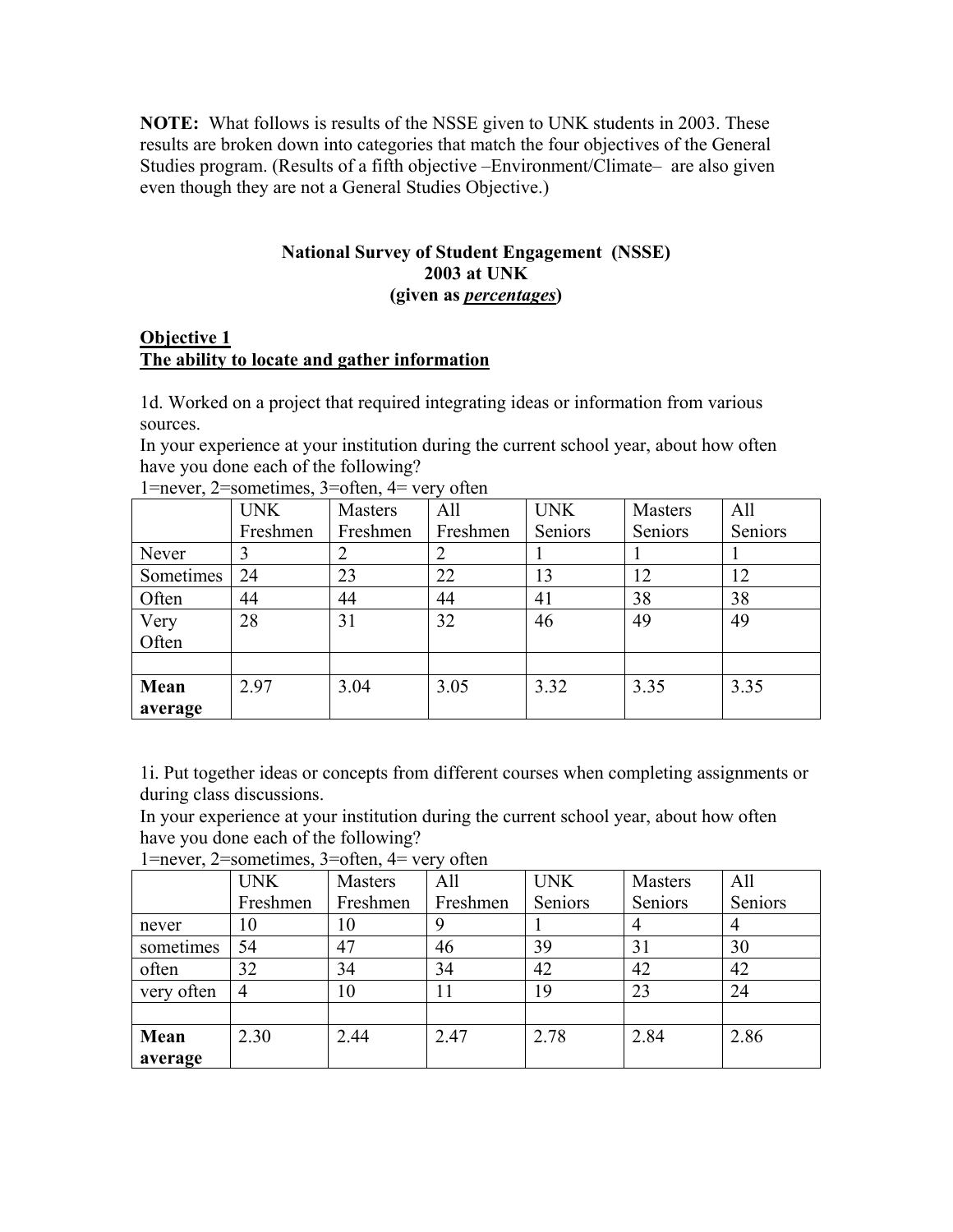11j. Learning effectively on your own.

To what extent has your experience at this institution contributed to your knowledge, skills, and personal development in the following areas?

|             | <b>UNK</b> | Masters       | All      | <b>UNK</b> | Masters | All     |
|-------------|------------|---------------|----------|------------|---------|---------|
|             | Freshmen   | Freshmen      | Freshmen | Seniors    | Seniors | Seniors |
| very little | 8          | $\mathfrak b$ |          |            |         |         |
| some        | 28         | 27            | 25       | 26         | 20      | 19      |
| quite a bit | 43         | 42            | 43       | 43         | 40      | 40      |
| very much   | 22         | 25            | 27       | 27         | 35      | 37      |
|             |            |               |          |            |         |         |
| Mean        | 2.79       | 2.87          | 2.91     | 2.93       | 3.07    | 3.09    |
| average     |            |               |          |            |         |         |

1=very little,  $2$ =some,  $3=$ quite a bit, 4=very much

11m. Solving complex real-world problems

To what extent has your experience at this institution contributed to your knowledge, skills, and personal development in the following areas?

|             | <b>UNK</b> | Masters  | All      | <b>UNK</b> | Masters | All     |
|-------------|------------|----------|----------|------------|---------|---------|
|             | Freshmen   | Freshmen | Freshmen | Seniors    | Seniors | Seniors |
| very little | 13         | 15       | 14       | 10         | 11      | 11      |
| some        | 46         | 38       | 37       | 37         | 32      | 31      |
| quite a bit | 35         | 33       | 33       | 40         | 35      | 35      |
| very much   |            | 15       | 16       | 13         | 22      | 23      |
|             |            |          |          |            |         |         |
| Mean        | 2.36       | 2.47     | 2.50     | 2.56       | 2.68    | 2.69    |
| average     |            |          |          |            |         |         |

1=very little, 2=some, 3=quite a bit, 4=very much

## **Objective 2**

# **The capacity for critical thinking, reasoning, and analyzing**

1c. Prepared 2 or more drafts of a paper or assignment before turning it in. In your experience at your institution during the current school year, about how often have you done each of the following?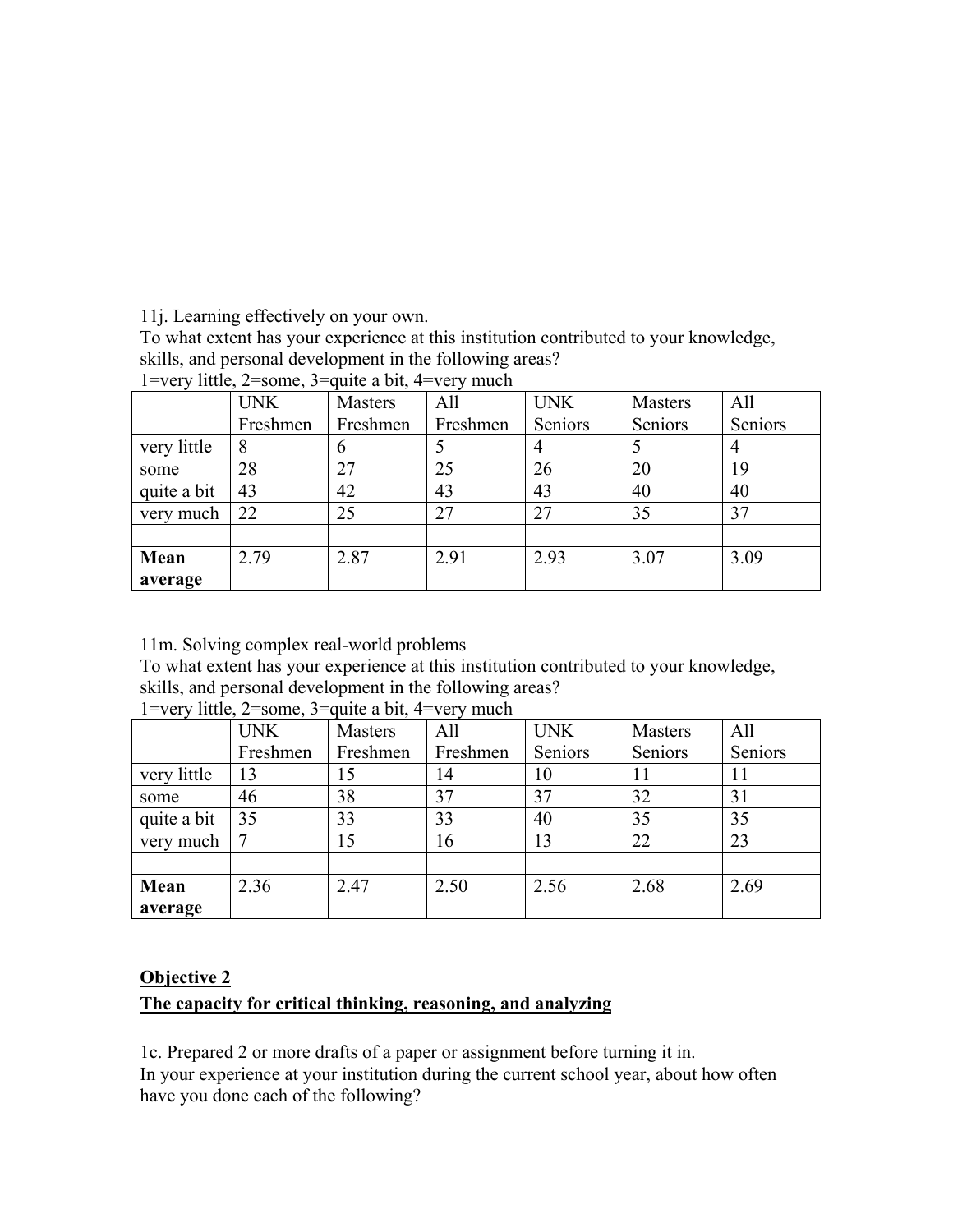|            | <b>UNK</b> | <b>Masters</b> | All      | <b>UNK</b> | Masters | All     |
|------------|------------|----------------|----------|------------|---------|---------|
|            | Freshmen   | Freshmen       | Freshmen | Seniors    | Seniors | Seniors |
| never      | 15         | 12             | 13       | 10         | 15      | 16      |
| sometimes  | 38         | 30             | 30       | 43         | 36      | 37      |
| often      | 29         | 33             | 32       | 31         | 28      | 27      |
| very often | 18         | 26             | 25       | 16         | 21      | 20      |
|            |            |                |          |            |         |         |
| Mean       | 2.50       | 2.73           | 2.70     | 2.53       | 2.55    | 2.51    |
| average    |            |                |          |            |         |         |

1=never, 2=sometimes, 3=often, 4= very often

1d. Worked on a project that required integrating ideas or information from various sources.

In your experience at your institution during the current school year, about how often have you done each of the following?

|            | <b>UNK</b> | Masters  | All      | <b>UNK</b> | Masters | All     |
|------------|------------|----------|----------|------------|---------|---------|
|            | Freshmen   | Freshmen | Freshmen | Seniors    | Seniors | Seniors |
| never      |            | ◠        |          |            |         |         |
| sometimes  | 24         | 23       | 22       | 13         |         | 12      |
| often      | 44         | 44       | 44       | 41         | 38      | 38      |
| very often | 28         | 31       | 32       | 46         | 49      | 49      |
|            |            |          |          |            |         |         |
| Mean       | 2.97       | 3.04     | 3.05     | 3.32       | 3.35    | 3.35    |
| average    |            |          |          |            |         |         |

1=never, 2=sometimes, 3=often, 4= very often

1i. Put together ideas or concepts from different courses when completing assignments or during class discussions.

In your experience at your institution during the current school year, about how often have you done each of the following?

| $\mathbf{r}$ not $\mathbf{v}_1$ , $\mathbf{r}$ both cannot $\mathbf{v}_2$ , $\mathbf{v}_3$ of $\mathbf{v}_4$<br>$\cdots$ |                |          |          |            |                |         |  |  |
|--------------------------------------------------------------------------------------------------------------------------|----------------|----------|----------|------------|----------------|---------|--|--|
|                                                                                                                          | <b>UNK</b>     | Masters  | All      | <b>UNK</b> | <b>Masters</b> | All     |  |  |
|                                                                                                                          | Freshmen       | Freshmen | Freshmen | Seniors    | Seniors        | Seniors |  |  |
| never                                                                                                                    | 10             | 10       |          |            | $\overline{4}$ |         |  |  |
| sometimes                                                                                                                | 54             | 47       | 46       | 39         | 31             | 30      |  |  |
| often                                                                                                                    | 32             | 34       | 34       | 42         | 42             | 42      |  |  |
| very often                                                                                                               | $\overline{4}$ | 10       | 11       | 19         | 23             | 24      |  |  |
|                                                                                                                          |                |          |          |            |                |         |  |  |
| Mean                                                                                                                     | 2.30           | 2.44     | 2.47     | 2.78       | 2.84           | 2.86    |  |  |
| average                                                                                                                  |                |          |          |            |                |         |  |  |

 $1=$ never,  $2=$ sometimes,  $3=$ often,  $4=$  very often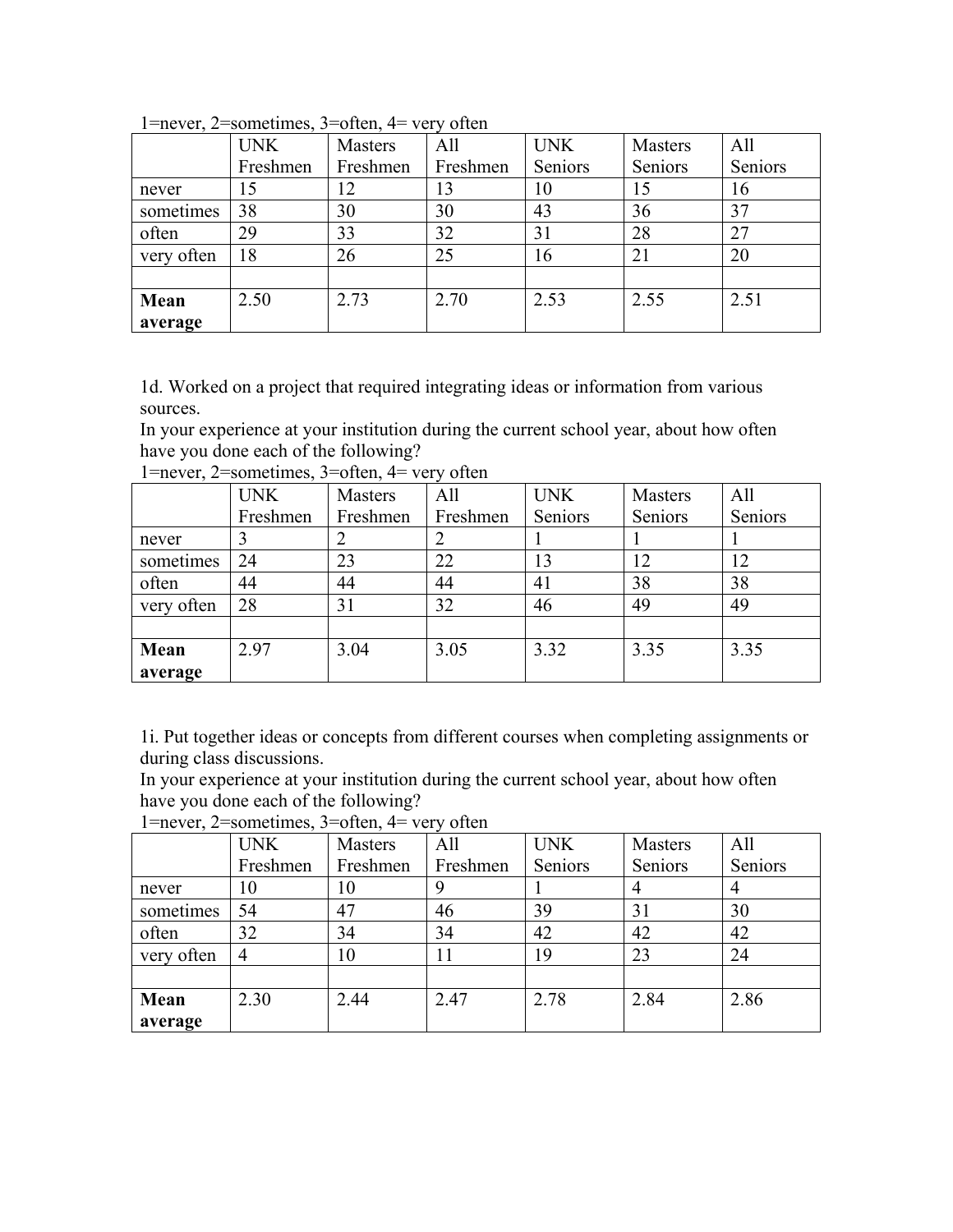1t. Discussed ideas from your readings or classes with others outside of class (students, family members, coworkers, etc.)

In your experience at your institution during the current school year, about how often have you done each of the following?

|            | <b>UNK</b> | Masters  | All      | <b>UNK</b> | <b>Masters</b> | All     |
|------------|------------|----------|----------|------------|----------------|---------|
|            | Freshmen   | Freshmen | Freshmen | Seniors    | Seniors        | Seniors |
| never      | Ħ          |          | n        |            |                |         |
| sometimes  | 44         | 38       | 36       | 37         | 32             | 31      |
| often      | 32         | 35       | 36       | 39         | 38             | 38      |
| very often | 14         | 20       | 22       | 19         | 26             | 28      |
|            |            |          |          |            |                |         |
| Mean       | 2.49       | 2.69     | 2.73     | 2.72       | 2.87           | 2.90    |
| average    |            |          |          |            |                |         |

1=never, 2=sometimes, 3=often,  $4=$  very often

2b. Analyzing the basic elements of an idea, experience, or theory, such as examining a particular case or situation in depth and considering its components.

During the current school year, how much of your coursework emphasized the following mental activities?

|             | <b>UNK</b> | Masters  | All      | <b>UNK</b> | Masters | All     |
|-------------|------------|----------|----------|------------|---------|---------|
|             | Freshmen   | Freshmen | Freshmen | Seniors    | Seniors | Seniors |
| often       |            |          |          |            |         |         |
| some        | 28         | 20       | 18       | 21         | 13      | 12      |
| quite a bit | 43         | 46       | 46       | 40         | 42      | 41      |
| very much   | 28         | 33       | 25       | 37         | 44      | 45      |
|             |            |          |          |            |         |         |
| Mean        | 2.97       | 3.09     | 3.14     | 3.12       | 3.28    | 3.30    |
| average     |            |          |          |            |         |         |

 $1=$  often,  $2=$ some,  $3=$  quite a bit,  $4=$  very much

2c. Synthesizing and organizing ideas, information, or experiences into new, more complex interpretations and relationships.

During the current school year, how much of your coursework emphasized the following mental activities?

| . | --                                 | ------<br>.<br>__                | .                              |                                                  |                                        |                                    |
|---|------------------------------------|----------------------------------|--------------------------------|--------------------------------------------------|----------------------------------------|------------------------------------|
|   | $-$<br>n<br><b>ATT</b><br><b>.</b> | $r \Delta r c$<br>IV.<br>ιαδιτιδ | $\mathbf{r}$<br>$\overline{1}$ | ---<br>.<br>◡<br>$\overline{\phantom{a}}$<br>$-$ | $\sim$ $\sim$ $\sim$<br>IV.<br>7 U I S | $\overline{\phantom{a}}$<br>∽<br>. |
|   |                                    |                                  |                                |                                                  |                                        |                                    |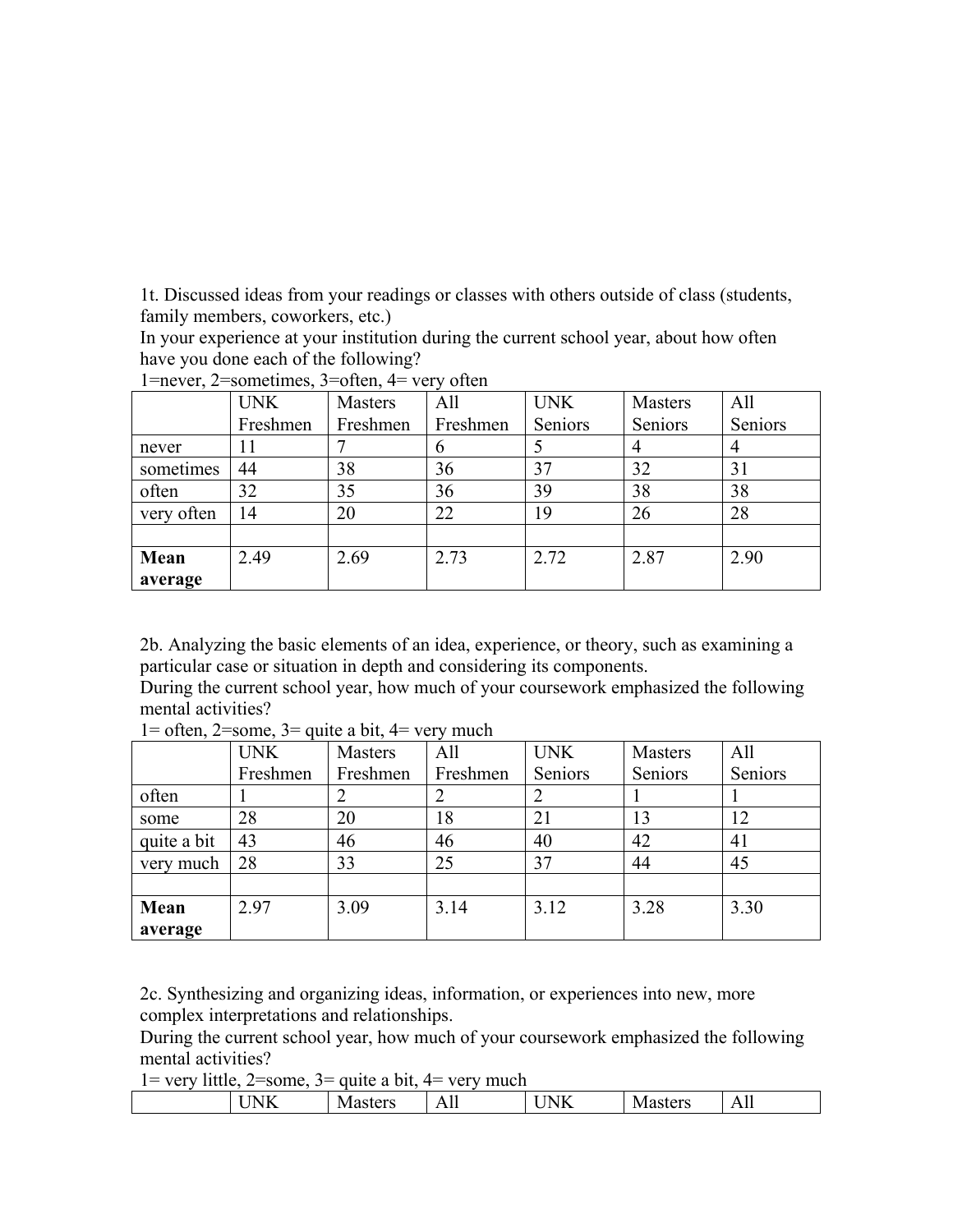|             | Freshmen | Freshmen | Freshmen | Seniors | Seniors        | Seniors |
|-------------|----------|----------|----------|---------|----------------|---------|
| very little |          |          |          |         |                |         |
| some        | 35       | 30       | 28       | 37      | 21             | 21      |
| quite a bit | 40       | 42       | 42       | 41      | 4 <sub>1</sub> | 40      |
| very much   | 22       | 23       | 25       | 20      | 34             | 36      |
|             |          |          |          |         |                |         |
| Mean        | 2.82     | 2.84     | 2.88     | 2.78    | 3.07           | 3.09    |
| average     |          |          |          |         |                |         |

2d. Making judgments about the value of information, arguments, or methods, such as examining how others gathered and interpreted data and assessing the soundness of their conclusion.

During the current school year, how much of your coursework emphasized the following mental activities?

|             | <b>UNK</b> | Masters       | All      | <b>UNK</b> | Masters | All     |
|-------------|------------|---------------|----------|------------|---------|---------|
|             | Freshmen   | Freshmen      | Freshmen | Seniors    | Seniors | Seniors |
| very little |            | $\mathfrak b$ | 6        | 10         |         |         |
| some        | 34         | 29            | 29       | 29         | 23      | 23      |
| quite a bit | 42         | 41            | 41       | 38         | 39      | 39      |
| very much   | 17         | 24            | 24       | 23         | 33      | 33      |
|             |            |               |          |            |         |         |
| Mean        | 2.69       | 2.82          | 2.84     | 2.75       | 2.99    | 2.99    |
| average     |            |               |          |            |         |         |

 $1 =$  very little,  $2 =$ some,  $3 =$  quite a bit,  $4 =$  very much

2e. Applying theories or concepts to practical problems or in new situations. During the current school year, how much of your coursework emphasized the following mental activities?

|             | <b>UNK</b> | Masters        | All      | <b>UNK</b> | Masters | All     |
|-------------|------------|----------------|----------|------------|---------|---------|
|             | Freshmen   | Freshmen       | Freshmen | Seniors    | Seniors | Seniors |
| very little |            | $\overline{4}$ | 4        |            |         |         |
| some        | 28         | 23             | 23       | 20         | 16      | 16      |
| quite a bit | 46         | 41             | 40       | 43         | 36      | 35      |
| very much   | 22         | 32             | 34       | 33         | 45      | 45      |
|             |            |                |          |            |         |         |
| Mean        | 2.85       | 3.00           | 3.03     | 3.06       | 3.23    | 3.23    |
| average     |            |                |          |            |         |         |

 $1 =$  very little,  $2 =$ some,  $3 =$  quite a bit,  $4 =$  very much

11e. Thinking critically and analytically.

To what extent has your experience at this institution contributed to your knowledge,

skills, and personal development in the following areas?

| $\mathbf{r}$<br>-<br>____<br>---                                                                                                                                                                                                                                                                                     |  |  |  |  |
|----------------------------------------------------------------------------------------------------------------------------------------------------------------------------------------------------------------------------------------------------------------------------------------------------------------------|--|--|--|--|
| B<br>n<br>$\mathbf{r} \cap \mathbf{r}$<br>- -- -<br>$\overline{\phantom{a}}$<br>$\bf{N}$<br>'N<br>. .<br>. .<br>$\mathbf{r}$<br>$\mathbf{1}$<br>$\overline{111}$<br>--- <b>-------</b><br>. .<br><b>.</b><br>-<br>the contract of the contract of the contract of<br>the contract of the contract of the contract of |  |  |  |  |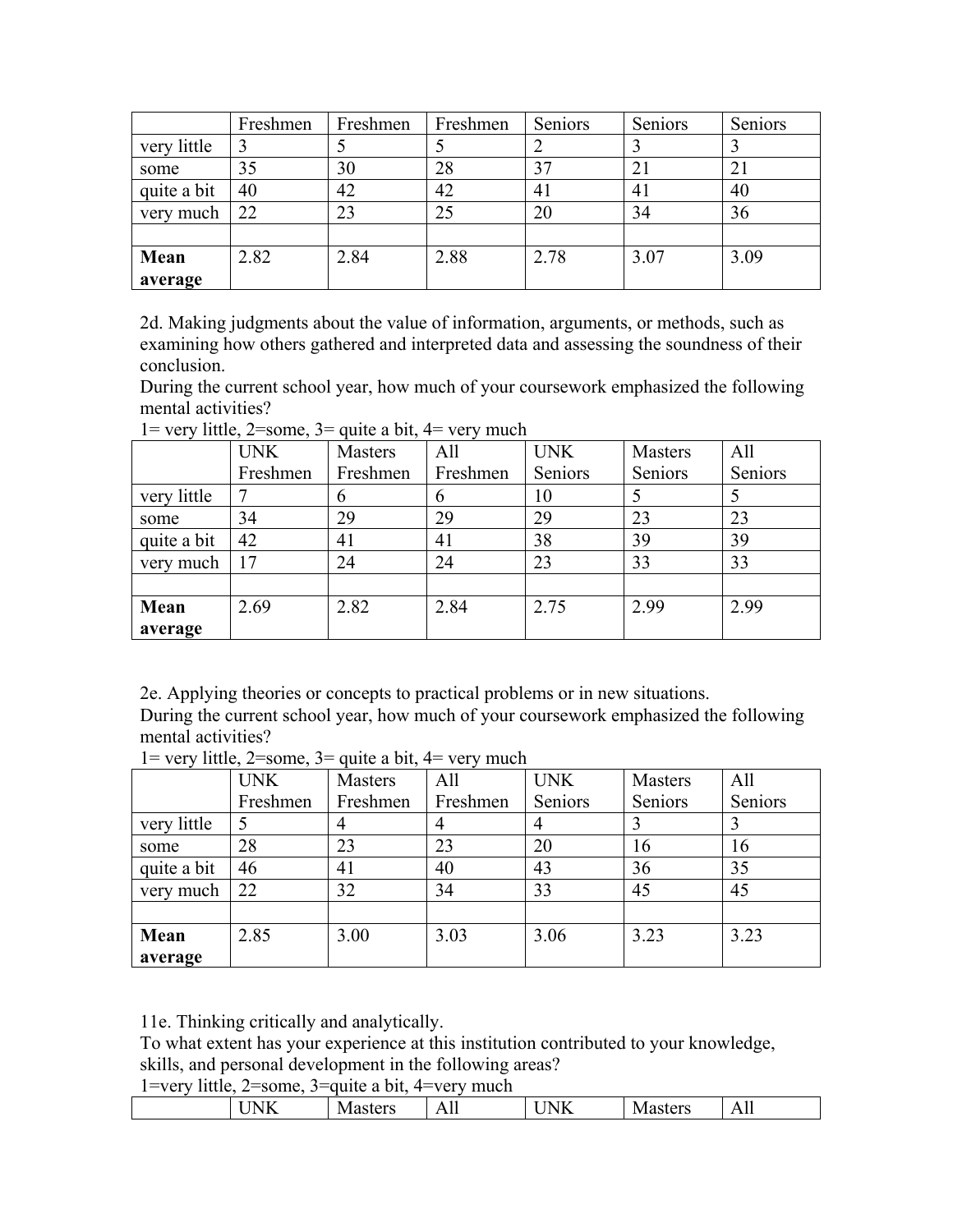|             | Freshmen | Freshmen | Freshmen | Seniors | Seniors | Seniors |
|-------------|----------|----------|----------|---------|---------|---------|
| very little |          |          |          |         |         |         |
| some        | 21       | 18       | 17       | 15      |         | 11      |
| quite a bit | 50       | 43       | 42       | 52      | 37      | 36      |
| very much   | 26       | 36       | 39       | 29      | 49      | 51      |
|             |          |          |          |         |         |         |
| Mean        | 2.99     | 3.12     | 3.17     | 3.08    | 3.33    | 3.37    |
| average     |          |          |          |         |         |         |

11f. Analyzing quantitative problems.

To what extent has your experience at this institution contributed to your knowledge, skills, and personal development in the following areas?

1=very little, 2=some, 3=quite a bit, 4=very much

|             | <b>UNK</b> | <b>Masters</b> | All      | <b>UNK</b> | <b>Masters</b> | All     |
|-------------|------------|----------------|----------|------------|----------------|---------|
|             | Freshmen   | Freshmen       | Freshmen | Seniors    | Seniors        | Seniors |
| very little | 12         | 10             | 10       |            | 6              |         |
| some        | 36         | 36             | 35       | 36         | 28             | 28      |
| quite a bit | 43         | 37             | 37       | 42         | 38             | 37      |
| very much   | 9          | 17             | 18       | 17         | 27             | 29      |
|             |            |                |          |            |                |         |
| Mean        | 2.50       | 2.60           | 2.64     | 2.72       | 2.86           | 2.87    |
| average     |            |                |          |            |                |         |

11j. Learning effectively on your own.

To what extent has your experience at this institution contributed to your knowledge, skills, and personal development in the following areas?

|  | 1=very little, $2$ =some, $3$ =quite a bit, $4$ =very much |
|--|------------------------------------------------------------|

|             | <b>UNK</b> | Masters  | All      | <b>UNK</b> | Masters | All     |
|-------------|------------|----------|----------|------------|---------|---------|
|             | Freshmen   | Freshmen | Freshmen | Seniors    | Seniors | Seniors |
| very little | 8          | 6        |          |            |         |         |
| some        | 28         | 27       | 25       | 26         | 20      | 19      |
| quite a bit | 43         | 42       | 43       | 43         | 40      | 40      |
| very much   | 22         | 25       | 27       | 27         | 35      | 37      |
|             |            |          |          |            |         |         |
| Mean        | 2.79       | 2.87     | 2.91     | 2.93       | 3.07    | 3.09    |
| average     |            |          |          |            |         |         |

11m. Solving complex real-world problems.

To what extent has your experience at this institution contributed to your knowledge,

skills, and personal development in the following areas?

| N<br>NЛ  | <b>Masters</b> | Ah       | 'NK     | <b>Masters</b> | All     |
|----------|----------------|----------|---------|----------------|---------|
| Freshmen | Freshmen       | Freshmen | Seniors | Seniors        | Seniors |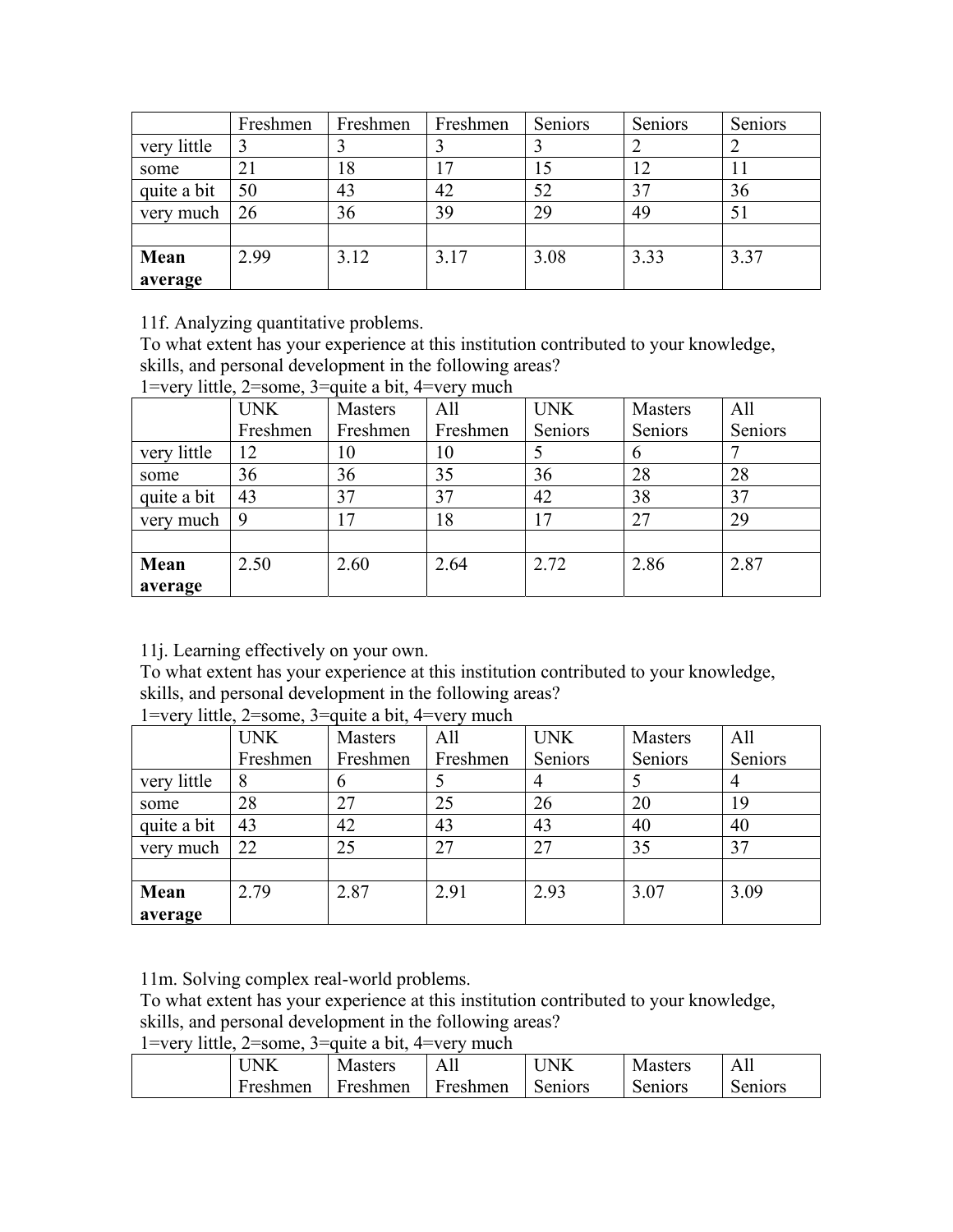| very little | 13   | IJ   | 14   | 10   |      | 11   |
|-------------|------|------|------|------|------|------|
| some        | 46   | 38   | 37   | 37   | 32   | 31   |
| quite a bit | 35   | 33   | 33   | 40   | 35   | 35   |
| very much   |      | 15   | 16   |      | 22   | 23   |
|             |      |      |      |      |      |      |
| Mean        | 2.36 | 2.47 | 2.50 | 2.56 | 2.68 | 2.69 |
| average     |      |      |      |      |      |      |

11n. Developing a personal code of values and ethics.

To what extent has your experience at this institution contributed to your knowledge, skills, and personal development in the following areas?

1=very little, 2=some, 3=quite a bit, 4=very much

|             | <b>UNK</b> | Masters  | All      | <b>UNK</b> | Masters | All     |
|-------------|------------|----------|----------|------------|---------|---------|
|             | Freshmen   | Freshmen | Freshmen | Seniors    | Seniors | Seniors |
| very little | 18         | 16       | 15       | 10         | 14      | 14      |
| some        | 30         | 31       | 31       | 40         | 28      | 27      |
| quite a bit | 40         | 32       | 32       | 33         | 30      | 31      |
| very much   | 12         | 20       | 22       | 17         | 28      | 28      |
|             |            |          |          |            |         |         |
| Mean        | 2.46       | 2.57     | 2.61     | 2.56       | 2.71    | 2.72    |
| average     |            |          |          |            |         |         |

## **Objective 3**

#### **Effective communication skills including the ability to read, speak and write effectively, using the materials, ideas, and discourse modes of specific academic areas.**

1a. Asked a question in class or contributed to class discussions.

In your experience at your institution during the current school year, about how often have you done each of the following?

1=never, 2=sometimes, 3=often, 4= very often

|            | <b>UNK</b> | Masters  | All      | <b>UNK</b> | Masters | All     |
|------------|------------|----------|----------|------------|---------|---------|
|            | Freshmen   | Freshmen | Freshmen | Seniors    | Seniors | Seniors |
| never      |            |          |          |            |         |         |
| sometimes  | 46         | 36       | 37       | 24         | 23      | 24      |
| often      | 33         | 35       | 34       | 40         | 32      | 31      |
| very often | 17         | 23       | 26       | 36         | 43      | 43      |
|            |            |          |          |            |         |         |
| Mean       | 2.62       | 2.83     | 2.84     | 3.10       | 3.18    | 3.16    |
| average    |            |          |          |            |         |         |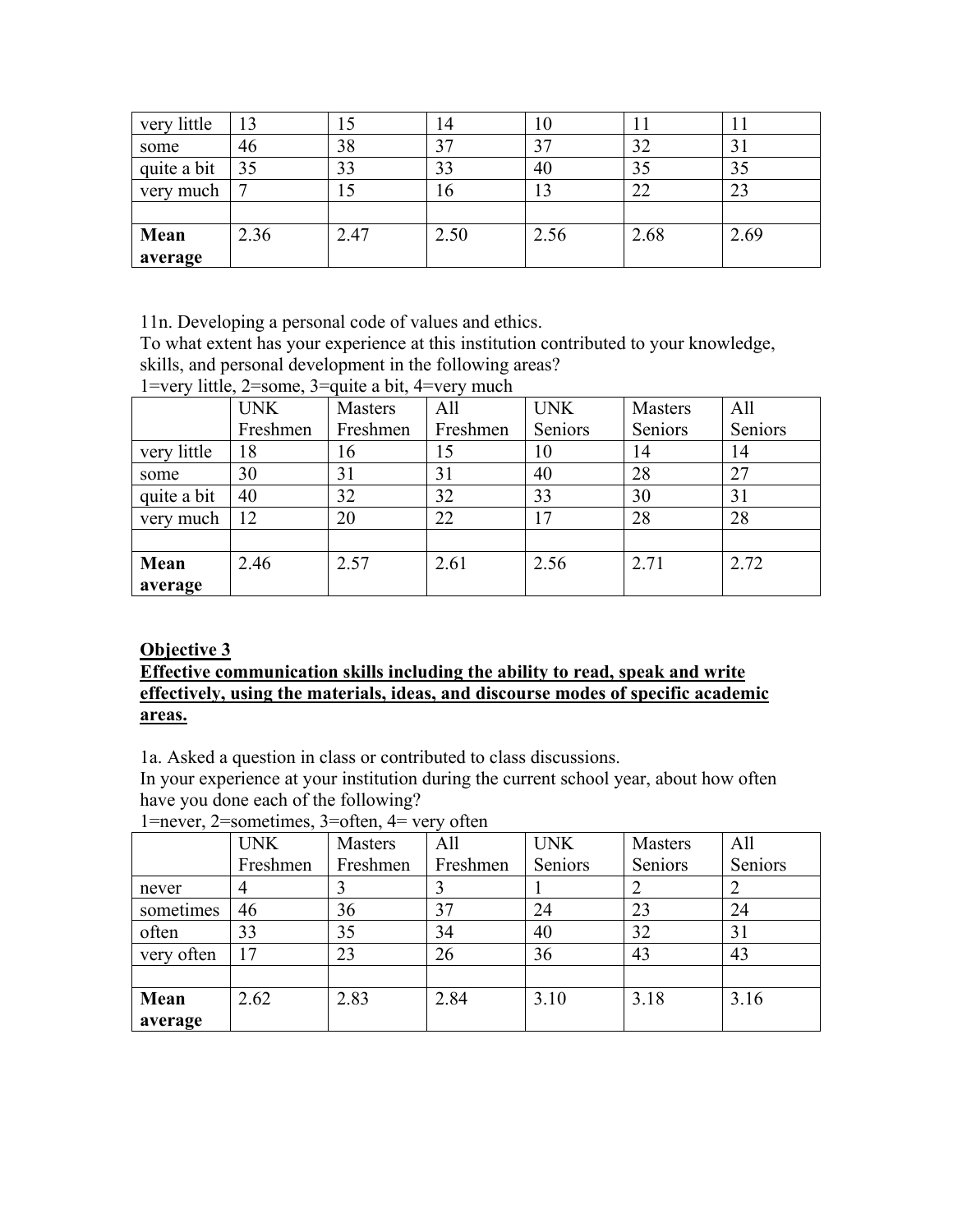1b. Made a class presentation.

In your experience at your institution during the current school year, about how often have you done each of the following?

|            | $\mathbf{r}$ and $\mathbf{r}$ and $\mathbf{r}$ defined in $\mathbf{r}$ and $\mathbf{r}$ and $\mathbf{r}$ and $\mathbf{r}$ are $\mathbf{r}$ and $\mathbf{r}$ are $\mathbf{r}$ and $\mathbf{r}$ are $\mathbf{r}$ and $\mathbf{r}$ are $\mathbf{r}$ and $\mathbf{r}$ are $\mathbf{r}$ and $\mathbf{r$<br><b>UNK</b> | <b>Masters</b> | All      | <b>UNK</b> | <b>Masters</b> | All     |
|------------|------------------------------------------------------------------------------------------------------------------------------------------------------------------------------------------------------------------------------------------------------------------------------------------------------------------|----------------|----------|------------|----------------|---------|
|            | Freshmen                                                                                                                                                                                                                                                                                                         | Freshmen       | Freshmen | Seniors    | Seniors        | Seniors |
| never      | 13                                                                                                                                                                                                                                                                                                               | 15             | 14       |            |                |         |
| sometimes  | 59                                                                                                                                                                                                                                                                                                               | 53             | 54       | 25         | 31             | 32      |
| often      | 22                                                                                                                                                                                                                                                                                                               | 24             | 24       | 45         | 38             | 38      |
| very often | 6                                                                                                                                                                                                                                                                                                                |                |          | 29         | 27             | 26      |
|            |                                                                                                                                                                                                                                                                                                                  |                |          |            |                |         |
| Mean       | 2.21                                                                                                                                                                                                                                                                                                             | 2.24           | 2.24     | 3.01       | 2.90           | 2.86    |
| average    |                                                                                                                                                                                                                                                                                                                  |                |          |            |                |         |

1=never, 2=sometimes, 3=often,  $4=$  very often

1c. Prepared 2 or more drafts of a paper or assignment before turning it in. In your experience at your institution during the current school year, about how often have you done each of the following?

|            | <b>UNK</b> | <b>Masters</b> | All      | <b>UNK</b> | <b>Masters</b> | All     |
|------------|------------|----------------|----------|------------|----------------|---------|
|            | Freshmen   | Freshmen       | Freshmen | Seniors    | Seniors        | Seniors |
| never      | 15         |                | 13       | 10         | 15             | 16      |
| sometimes  | 38         | 30             | 30       | 43         | 36             | 37      |
| often      | 29         | 33             | 32       | 31         | 28             | 27      |
| very often | 18         | 26             | 25       | 16         | 21             | 20      |
|            |            |                |          |            |                |         |
| Mean       | 2.50       | 2.73           | 2.70     | 2.53       | 2.55           | 2.51    |
| average    |            |                |          |            |                |         |

1=never, 2=sometimes, 3=often, 4= very often

1p. Discussed ideas from your readings or classes with faculty members outside of class. In your experience at your institution during the current school year, about how often have you done each of the following?

1=never, 2=sometimes, 3=often, 4= very often

|       | JNK      | <b>Masters</b> | All      | ' JNK      | <b>Masters</b> | -AL            |
|-------|----------|----------------|----------|------------|----------------|----------------|
|       | Freshmen | Freshmen       | Freshmen | Seniors    | Seniors        | <b>Seniors</b> |
| never | эb       | 43             | 40       | n r<br>ے ر | 26             | ر گ            |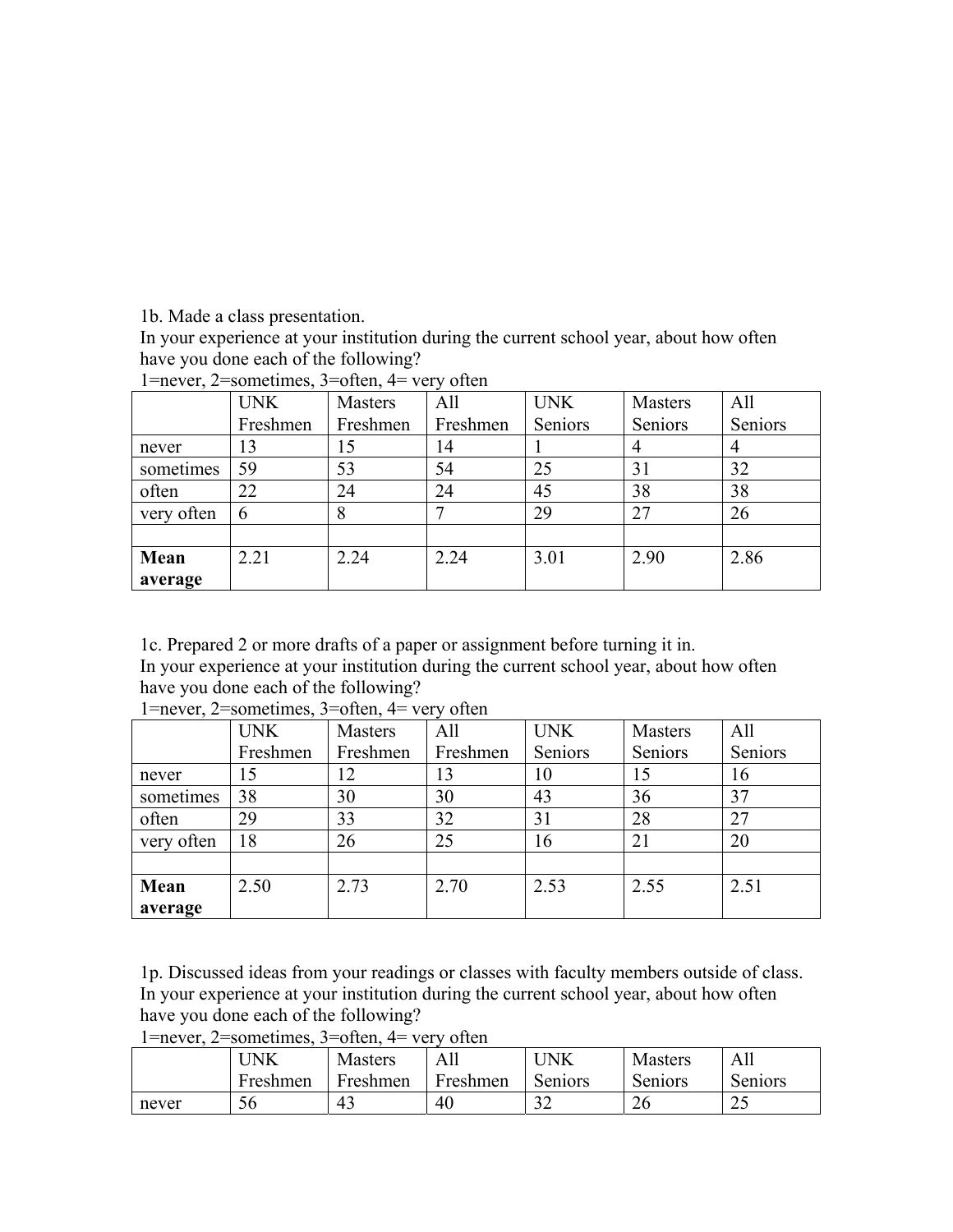| sometimes  | 35   | 42     | 43                | 45   |      |                       |
|------------|------|--------|-------------------|------|------|-----------------------|
| often      |      | $\sim$ | $\sqrt{2}$<br>2 J | O    |      |                       |
| very often |      |        |                   |      |      |                       |
|            |      |        |                   |      |      |                       |
| Mean       | 1.54 | 77     | 1.81              | 1.95 | 2.08 | $\mathcal{D}$<br>2.11 |
| average    |      |        |                   |      |      |                       |

1t. Discussed ideas from your readings or classes with others outside of class (students, family members, coworkers, etc.)

In your experience at your institution during the current school year, about how often have you done each of the following?

| $\mathbf{r}$ | <b>UNK</b> | $\mathbf{u} \cdot \mathbf{v}$ , $\mathbf{v}$ by $\mathbf{u} \cdot \mathbf{v}$ , $\mathbf{v} \cdot \mathbf{v}$ , $\mathbf{v} \cdot \mathbf{v}$ , $\mathbf{v} \cdot \mathbf{v}$ , $\mathbf{v} \cdot \mathbf{v}$<br><b>Masters</b> | All      | <b>UNK</b> | <b>Masters</b> | All     |
|--------------|------------|---------------------------------------------------------------------------------------------------------------------------------------------------------------------------------------------------------------------------------|----------|------------|----------------|---------|
|              | Freshmen   | Freshmen                                                                                                                                                                                                                        | Freshmen | Seniors    | Seniors        | Seniors |
| never        |            |                                                                                                                                                                                                                                 | 6        |            |                |         |
| sometimes    | 44         | 38                                                                                                                                                                                                                              | 36       | 37         | 32             | 31      |
| often        | 32         | 35                                                                                                                                                                                                                              | 36       | 39         | 38             | 38      |
| very often   | 14         | 20                                                                                                                                                                                                                              | 22       | 19         | 26             | 28      |
|              |            |                                                                                                                                                                                                                                 |          |            |                |         |
| Mean         | 2.49       | 2.69                                                                                                                                                                                                                            | 2.73     | 2.72       | 2.87           | 2.90    |
| average      |            |                                                                                                                                                                                                                                 |          |            |                |         |

 $1=$ never,  $2=$ sometimes,  $3=$ often,  $4=$  very often

2b. Analyzing the basic elements of an idea, experience, or theory, such as examining a particular case or situation in depth and considering its components.

During the current school year, how much has your coursework emphasized the following mental activities?

|             | <b>UNK</b> | <b>Masters</b> | All      | <b>UNK</b> | Masters | All     |
|-------------|------------|----------------|----------|------------|---------|---------|
|             | Freshmen   | Freshmen       | Freshmen | Seniors    | Seniors | Seniors |
| often       |            |                |          |            |         |         |
| some        | 28         | 20             | 18       | 21         | 13      | 12      |
| quite a bit | 43         | 46             | 45       | 40         | 42      | 41      |
| very much   | 28         | 33             | 35       | 37         | 44      | 45      |
|             |            |                |          |            |         |         |
| Mean        | 2.97       | 3.09           | 3.14     | 3.12       | 3.28    | 3.30    |
| average     |            |                |          |            |         |         |

1= often, 2=some, 3=quite a bit, 4=very much

2c. Synthesizing and organizing ideas, information, or experiences into new, more complex interpretations and relationships.

During the current school year, how much has your coursework emphasized the following mental activities?

| .<br>N<br>117<br>$\overline{\phantom{a}}$<br>the contract of the contract of the | $-$<br>IV/I<br>ro-<br>, | $\mathbf{r}$<br>$\overline{\phantom{a}}$<br>. .<br>$\bf{11}$ | _____<br>$-$<br>n<br>. | $-1$<br>W<br>.<br>21UCI | -<br>. .<br>$\overline{1}$ |
|----------------------------------------------------------------------------------|-------------------------|--------------------------------------------------------------|------------------------|-------------------------|----------------------------|
|                                                                                  |                         |                                                              |                        |                         |                            |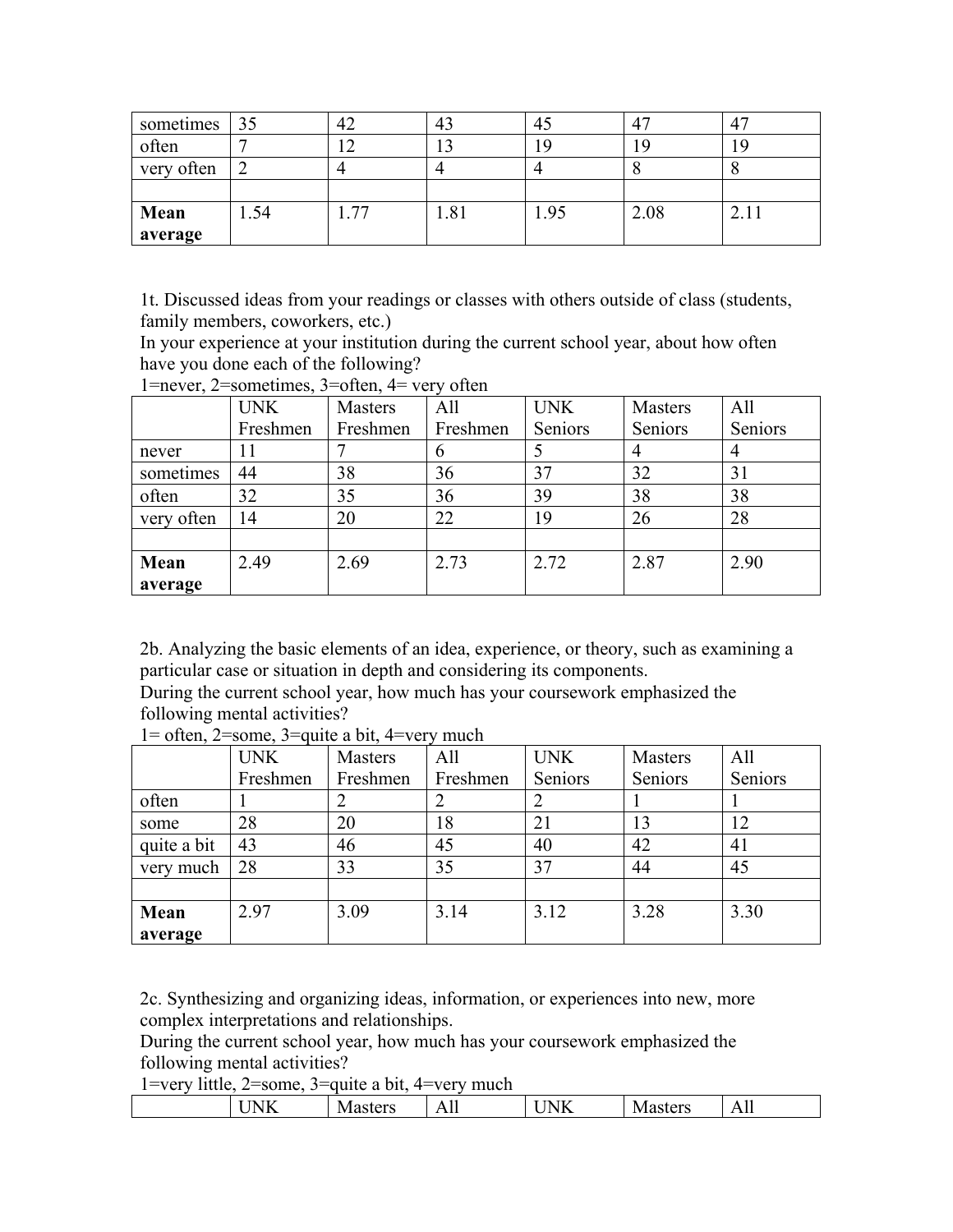|             | Freshmen | Freshmen | Freshmen | Seniors | Seniors | Seniors |
|-------------|----------|----------|----------|---------|---------|---------|
| very little |          |          |          |         |         |         |
| some        | 35       | 30       | 28       | 37      | 21      | 21      |
| quite a bit | 40       | 42       | 42       | 41      | 41      | 40      |
| very much   | 22       | 23       | 25       | 20      | 34      | 36      |
|             |          |          |          |         |         |         |
| Mean        | 2.82     | 2.84     | 2.88     | 2.78    | 3.07    | 3.09    |
| average     |          |          |          |         |         |         |

2d. Making judgments about the value of information, arguments, or methods, such as examining how others gathered and interpreted data and assessing the soundness of their conclusions.

During the current school year, how much has your coursework emphasized the following mental activities?

|             | <b>UNK</b> | Masters       | All      | <b>UNK</b> | Masters | All     |
|-------------|------------|---------------|----------|------------|---------|---------|
|             | Freshmen   | Freshmen      | Freshmen | Seniors    | Seniors | Seniors |
| very little |            | $\mathfrak b$ | 6        | 10         |         |         |
| some        | 34         | 29            | 29       | 29         | 23      | 23      |
| quite a bit | 42         | 41            | 41       | 38         | 39      | 39      |
| very much   | 17         | 24            | 24       | 23         | 33      | 33      |
|             |            |               |          |            |         |         |
| Mean        | 2.69       | 2.82          | 2.84     | 2.75       | 2.99    | 2.99    |
| average     |            |               |          |            |         |         |

1=very little, 2=some, 3=quite a bit, 4=very much

4a. Number of assigned textbooks, books, or book-length packs of course readings. During the current school year, about how much reading and writing have you done? 1=none, 2=between 1 and 4, 3=between 5 and 10, 4=between 11 and 20, 5=more than 20.

|           | <b>UNK</b>     | Masters  | All      | <b>UNK</b> | <b>Masters</b> | All     |
|-----------|----------------|----------|----------|------------|----------------|---------|
|           | Freshmen       | Freshmen | Freshmen | Seniors    | Seniors        | Seniors |
| none      | $\overline{2}$ | 1        |          |            |                |         |
| between 1 | 18             | 19       | 17       | 27         | 25             | 23      |
| and 4     |                |          |          |            |                |         |
| between 5 | 42             | 37       | 36       | 46         | 35             | 34      |
| and 10    |                |          |          |            |                |         |
| between   | 27             | 28       | 30       | 15         | 24             | 25      |
| 11 and 20 |                |          |          |            |                |         |
| more than | 11             | 14       | 16       | 11         | 15             | 16      |
| 20        |                |          |          |            |                |         |
|           |                |          |          |            |                |         |
| Mean      | 3.26           | 3.36     | 3.42     | 3.07       | 3.26           | 3.33    |
| average   |                |          |          |            |                |         |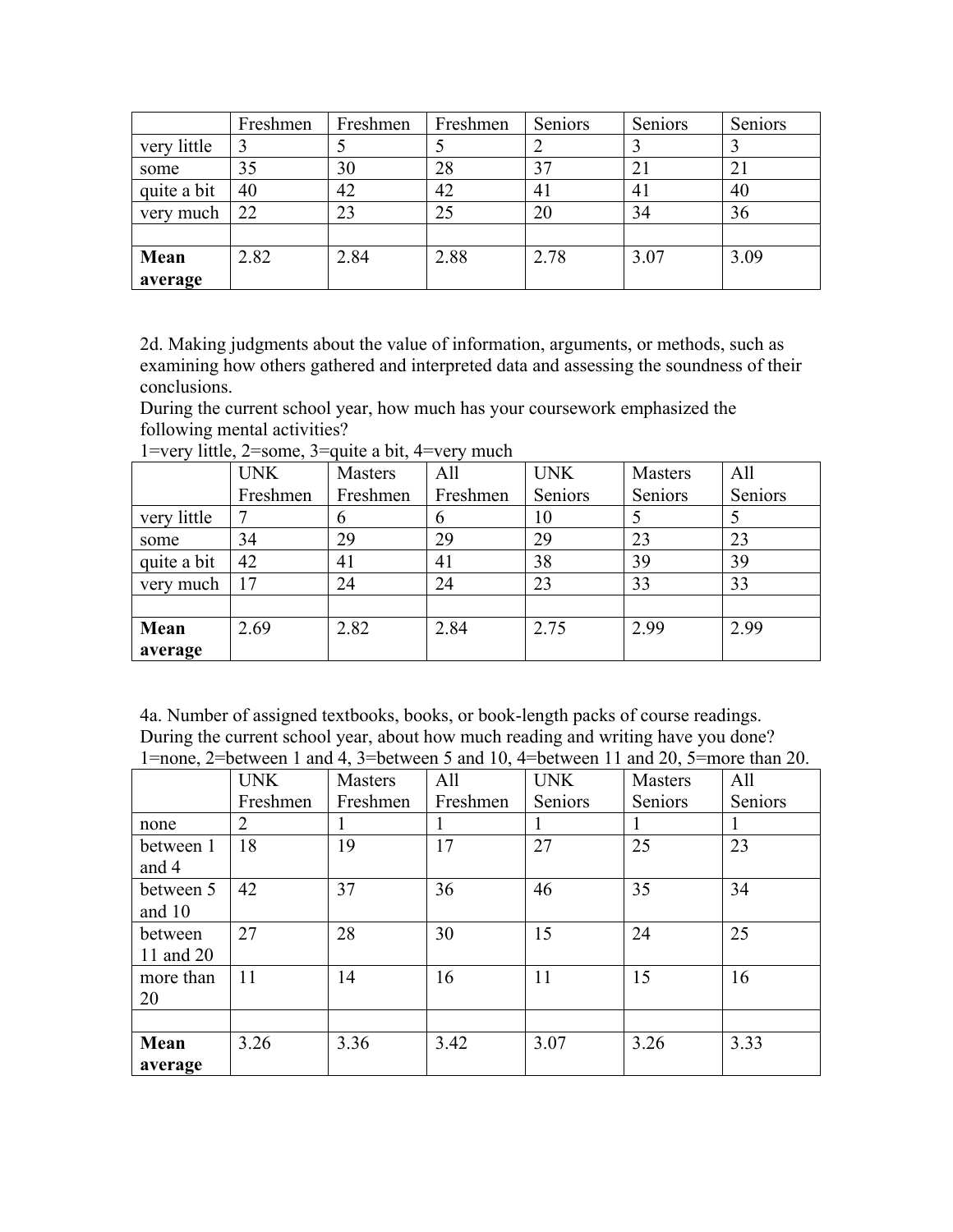4b. Number of books read on your own (not assigned) for personal enjoyment or academic enrichment.

| $1$ from $2$ octwoch T and $\pi$ , D octwoch D and $10$ , $\pi$ foctwoch TT and $20$ , D more than $20$ . |                |                |                |                |                |                |  |  |
|-----------------------------------------------------------------------------------------------------------|----------------|----------------|----------------|----------------|----------------|----------------|--|--|
|                                                                                                           | <b>UNK</b>     | <b>Masters</b> | All            | <b>UNK</b>     | <b>Masters</b> | All            |  |  |
|                                                                                                           | Freshmen       | Freshmen       | Freshmen       | Seniors        | <b>Seniors</b> | Seniors        |  |  |
| none                                                                                                      | 36             | 27             | 26             | 28             | 21             | 20             |  |  |
| between 1<br>and 4                                                                                        | 52             | 54             | 55             | 49             | 53             | 54             |  |  |
| between 5<br>and $10$                                                                                     | $\overline{7}$ | 12             | 13             | 11             | 15             | 16             |  |  |
| between<br>11 and 20                                                                                      | $\overline{2}$ | $\overline{4}$ | $\overline{4}$ | 7              | 6              | 6              |  |  |
| more than<br>20                                                                                           | $\overline{3}$ | 3              | 3              | $\overline{4}$ | 5              | $\overline{4}$ |  |  |
|                                                                                                           |                |                |                |                |                |                |  |  |
| Mean<br>average                                                                                           | 1.84           | 2.02           | 2.03           | 2.10           | 2.20           | 2.21           |  |  |

During the current school year, about how much reading and writing have you done? 1=none, 2=between 1 and 4, 3=between 5 and 10, 4=between 11 and 20, 5=more than 20.

6a. Attended an art performance, gallery, play, dance, or other theater performance. In your experience at your institution during the current school year, about how often have you done each of the following?

|            | <b>UNK</b> | <b>Masters</b> | All      | <b>UNK</b> | <b>Masters</b> | All     |
|------------|------------|----------------|----------|------------|----------------|---------|
|            | Freshmen   | Freshmen       | Freshmen | Seniors    | Seniors        | Seniors |
| never      | 28         | 27             | 26       | 42         | 34             | 31      |
| sometimes  | 47         | 47             | 47       | 45         | 45             | 45      |
| often      | 18         | 17             | 18       |            | 13             | 15      |
| very often |            | 9              | 10       | 6          | 8              | 10      |
|            |            |                |          |            |                |         |
| Mean       | 2.04       | 2.07           | 2.12     | 1.77       | 1.96           | 2.03    |
| average    |            |                |          |            |                |         |

1=never, 2=sometimes, 3=often, 4=very often

7e. Foreign language coursework.

Which of the following have you done or so you plan to do before you graduate from this institution?

|            | <b>UNK</b> | Masters  | All      | <b>UNK</b> | Masters | All     |
|------------|------------|----------|----------|------------|---------|---------|
|            | Freshmen   | Freshmen | Freshmen | Seniors    | Seniors | Seniors |
| have not   | 26         | 20       | 19       |            |         |         |
| decided    |            |          |          |            |         |         |
| do not     | 48         | 30       | 27       | 75         | 46      | 42      |
| plan to do |            |          |          |            |         |         |
| plan to do | 21         | 30       |          |            |         |         |

 $1 =$  have not decided,  $2 =$  do not plan to do,  $3 =$  plan to do,  $4 =$  done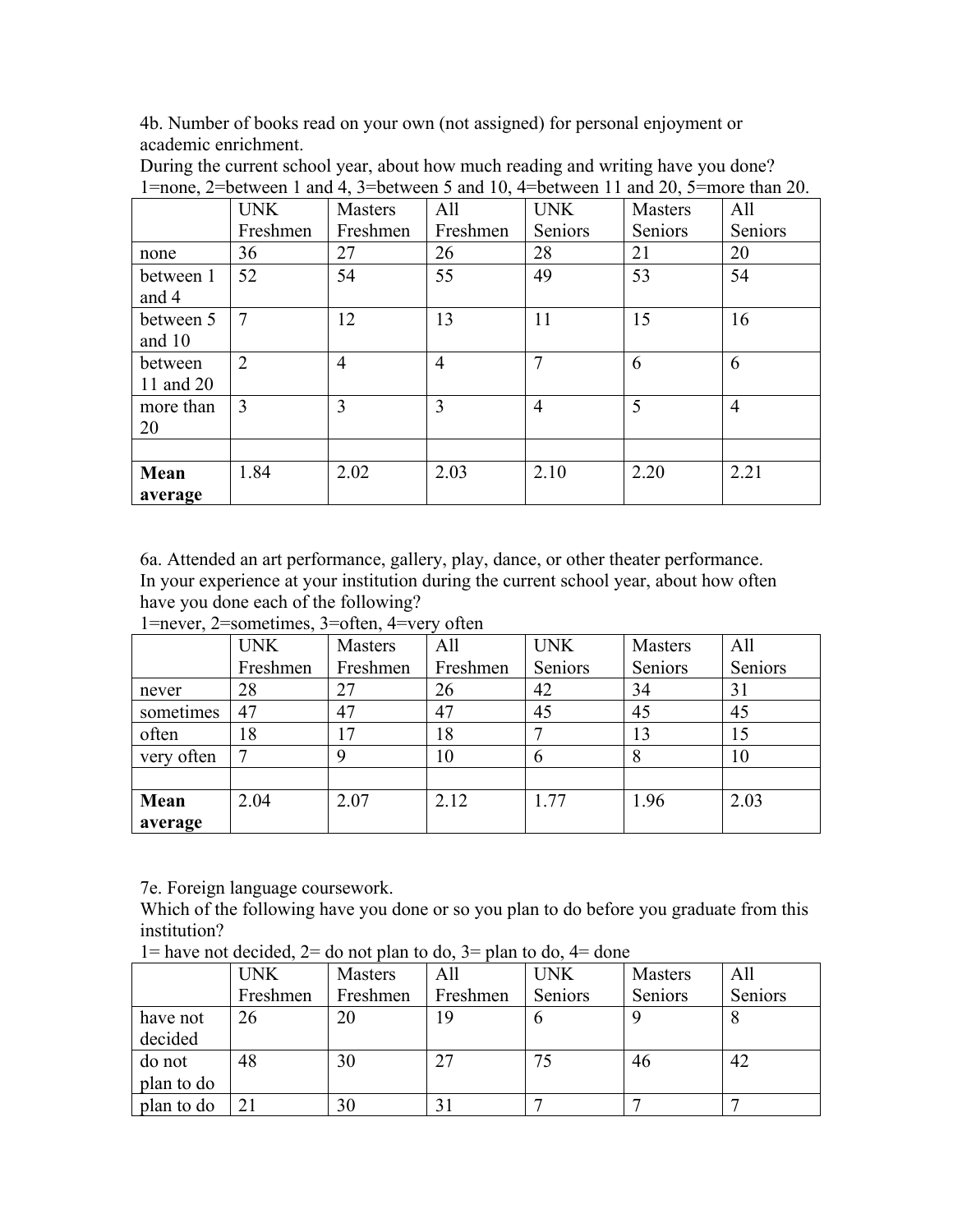| done    |     | ∠∪   | $\sim$<br>ر_ |   | ◡    | $\sqrt{2}$<br>∸<br>т., |
|---------|-----|------|--------------|---|------|------------------------|
|         |     |      |              |   |      |                        |
| Mean    | .05 | ں ∠. | ^^<br>ر بے . | . | .J U | د+.                    |
| average |     |      |              |   |      |                        |

11c. Writing clearly and effectively.

To what extent has your experience at this institution contributed to your knowledge, skills, and personal development in the following areas?

|             | <b>UNK</b> | Masters  | All      | <b>UNK</b> | Masters | All     |
|-------------|------------|----------|----------|------------|---------|---------|
|             | Freshmen   | Freshmen | Freshmen | Seniors    | Seniors | Seniors |
| very little | 3          |          |          |            | 4       | 4       |
| some        | 32         | 23       | 23       | 25         | 19      | 19      |
| quite a bit | 46         | 43       | 42       | 45         | 39      | 39      |
| very much   | 19         | 30       | 30       | 29         | 38      | 38      |
|             |            |          |          |            |         |         |
| Mean        | 2.81       | 2.97     | 2.97     | 3.02       | 3.11    | 3.12    |
| average     |            |          |          |            |         |         |

1=very little, 2=some, 3=quite a bit, 4=very much

11d. Speaking clearly and effectively.

To what extent has your experience at this institution contributed to your knowledge,

skills, and personal development in the following areas?

|             | <b>UNK</b> | <b>Masters</b> | All      | <b>UNK</b> | <b>Masters</b> | All     |
|-------------|------------|----------------|----------|------------|----------------|---------|
|             | Freshmen   | Freshmen       | Freshmen | Seniors    | Seniors        | Seniors |
| very little | 9          |                | 10       |            |                |         |
| some        | 31         | 29             | 30       | 26         | 22             | 23      |
| quite a bit | 46         | 39             | 38       | 47         | 40             | 39      |
| very much   | 14         | 23             | 23       | 23         | 33             | 34      |
|             |            |                |          |            |                |         |
| Mean        | 2.66       | 2.75           | 2.73     | 2.88       | 3.02           | 3.01    |
| average     |            |                |          |            |                |         |

1=very little,  $2$ =some,  $3$ =quite a bit, 4=very much

11h. Working effectively with others.

To what extent has your experience at this institution contributed to your knowledge, skills, and personal development in the following areas?

1=very little,  $2$ =some,  $3$ =quite a bit, 4=very much

| .<br>       | --------   |                | .<br>--------- |            |                |         |
|-------------|------------|----------------|----------------|------------|----------------|---------|
|             | <b>INK</b> | <b>Masters</b> |                | <b>JNK</b> | <b>Masters</b> | Al.     |
|             | Freshmen   | Freshmen       | Freshmen       | Seniors    | Seniors        | Seniors |
| very little |            |                |                |            |                |         |
| some        | 20<br>ے ر  | 20             | 28             | ∠ 1        |                |         |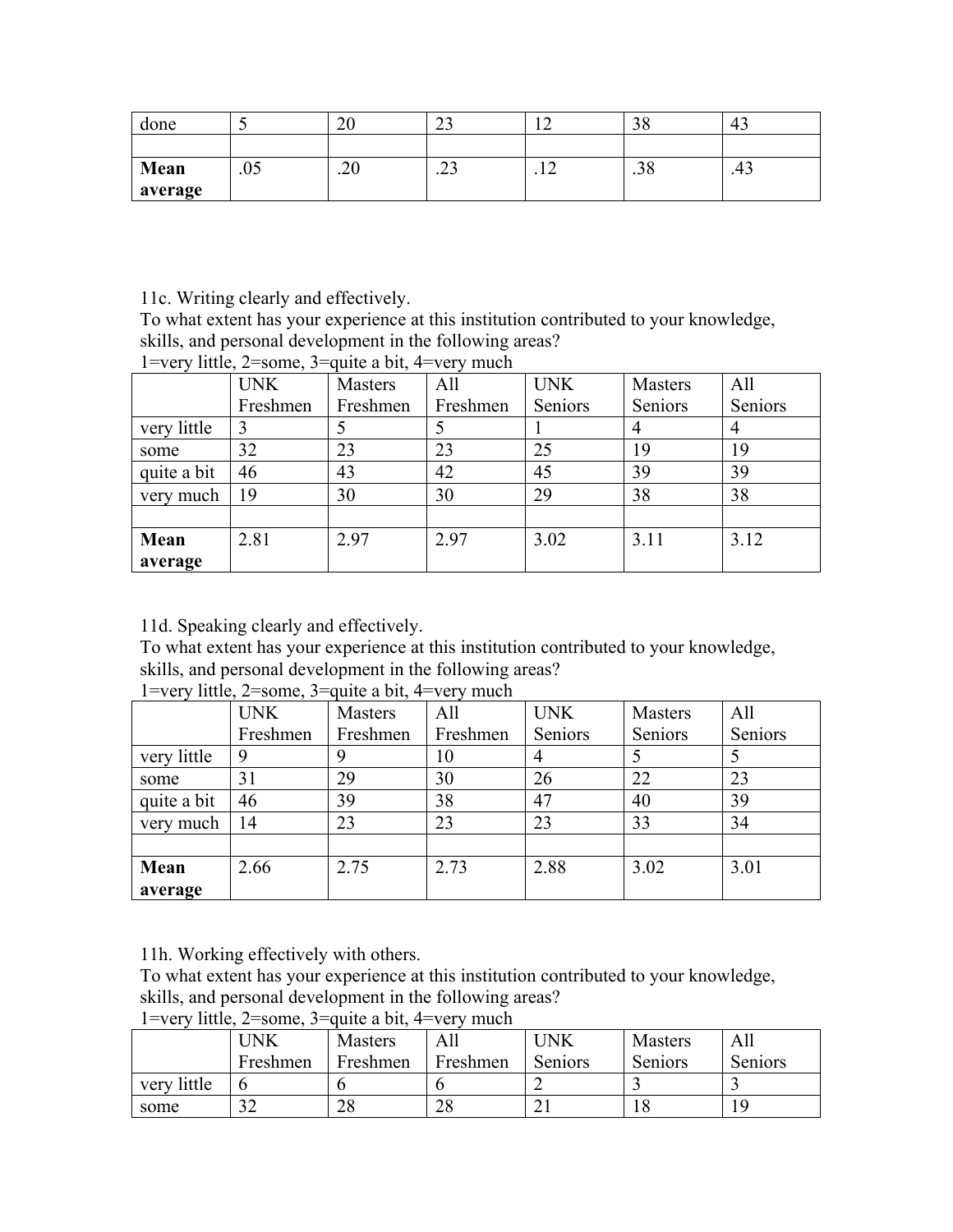| quite a bit | 45   | 42   |                      | 45   | 20   | 39   |
|-------------|------|------|----------------------|------|------|------|
| very much   | Ē    | رے   | $\mathcal{L}$<br>ر ے |      | 40   | 39   |
|             |      |      |                      |      |      |      |
| Mean        | 2.72 | 2.85 | 2.85                 | 3.06 | 3.14 | 3.14 |
| average     |      |      |                      |      |      |      |

#### **Objective 4**

#### **An understanding of the experiences and values of groups and cultures which have been historically under-represented.**

1e. Included diverse perspectives (different races, religions, genders, political beliefs, etc.) in class discussions or writing assignments.

In your experience at your institution during the current school year, about how often have you done each of the following?

|            | <b>UNK</b> | Masters  | All      | <b>UNK</b> | Masters | All     |
|------------|------------|----------|----------|------------|---------|---------|
|            | Freshmen   | Freshmen | Freshmen | Seniors    | Seniors | Seniors |
| never      |            |          |          |            | 6       |         |
| sometimes  | 39         | 35       | 35       | 42         | 32      | 32      |
| often      | 36         | 37       | 36       | 39         | 34      | 34      |
| very often | 21         | 22       | 22       | 16         | 27      | 27      |
|            |            |          |          |            |         |         |
| Mean       | 2.74       | 2.73     | 2.73     | 2.67       | 2.82    | 2.81    |
| average    |            |          |          |            |         |         |

1=never, 2=sometimes, 3=often, 4= very often

1u. Had serious conversations with students of a different race or ethnicity than your own.

In your experience at your institution during the current school year, about how often have you done each of the following?

1=never, 2=sometimes, 3=often, 4= very often

| $\overline{\phantom{a}}$ | <b>UNK</b> | Masters  | All      | <b>UNK</b> | Masters | All     |
|--------------------------|------------|----------|----------|------------|---------|---------|
|                          | Freshmen   | Freshmen | Freshmen | Seniors    | Seniors | Seniors |
| never                    | 28         | 18       | 17       | 22         | 14      | 14      |
| sometimes                | 43         | 36       | 34       | 46         | 36      | 35      |
| often                    | 21         | 25       | 25       | 19         | 26      | 26      |
| very often               | 9          | 22       | 24       | 14         | 23      | 25      |
|                          |            |          |          |            |         |         |
| Mean                     | 2.11       | 2.51     | 2.56     | 2.25       | 2.58    | 2.62    |
| average                  |            |          |          |            |         |         |

10c. Encouraging contact among diverse students.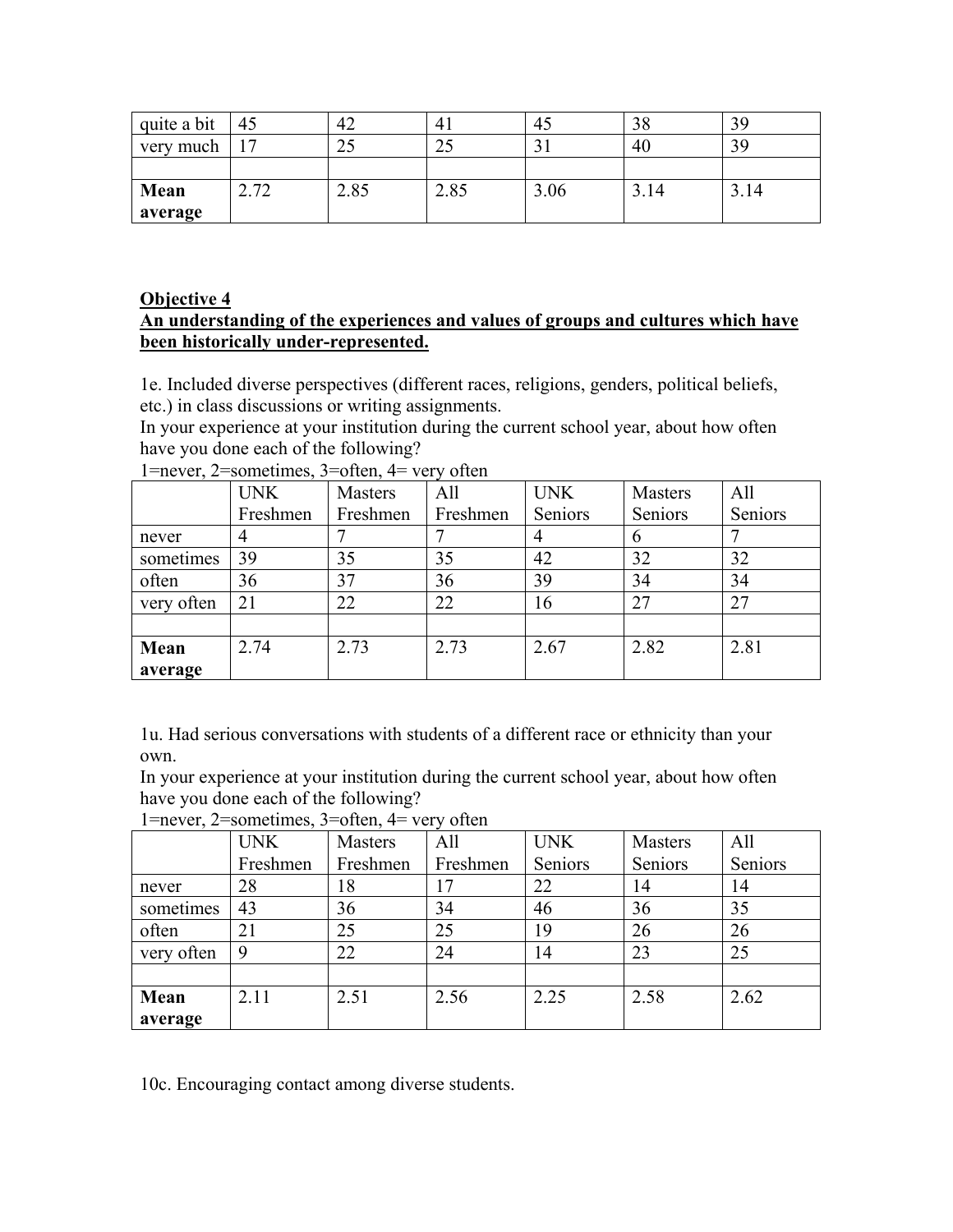In your experience at your institution during the current school year, about how often have you done each of the following?

|             | <b>UNK</b> | <b>Masters</b> | All      | <b>UNK</b> | <b>Masters</b> | All     |
|-------------|------------|----------------|----------|------------|----------------|---------|
|             | Freshmen   | Freshmen       | Freshmen | Seniors    | Seniors        | Seniors |
| very little | 14         | 15             | 14       | 25         | 20             | 20      |
| some        | 41         | 34             | 33       | 60         | 37             | 36      |
| quite a bit | 31         | 30             | 31       | 16         | 27             | 27      |
| very much   | 14         | 20             | 22       | 9          | 16             | 17      |
|             |            |                |          |            |                |         |
| Mean        | 2.44       | 2.56           | 2.60     | 2.10       | 2.40           | 2.41    |
| average     |            |                |          |            |                |         |

1=very little, 4= very much

11k. Understanding yourself.

To what extent has your experience at this institution contributed to your knowledge, skills, and personal development in the following areas?

|             | <b>UNK</b> | Masters  | All      | <b>UNK</b> | Masters | All     |
|-------------|------------|----------|----------|------------|---------|---------|
|             | Freshmen   | Freshmen | Freshmen | Seniors    | Seniors | Seniors |
| very little | 15         | 12       | 11       | 10         | 11      | 10      |
| some        | 31         | 29       | 29       | 25         | 25      | 24      |
| quite a bit | 42         | 35       | 35       | 42         | 34      | 34      |
| very much   | 13         | 24       | 25       | 22         | 31      | 32      |
|             |            |          |          |            |         |         |
| Mean        | 2.53       | 2.71     | 2.74     | 2.76       | 2.85    | 2.88    |
| average     |            |          |          |            |         |         |

1=very little, 2=some, 3=quite a bit, 4=very much

11l. Understanding people of other racial and ethnic backgrounds.

To what extent has your experience at this institution contributed to your knowledge, skills, and personal development in the following areas?

|             | <b>UNK</b> | Masters  | All      | <b>UNK</b> | Masters | All     |
|-------------|------------|----------|----------|------------|---------|---------|
|             | Freshmen   | Freshmen | Freshmen | Seniors    | Seniors | Seniors |
| very little |            | 16       | 16       | 11         |         | 15      |
| some        | 43         | 35       | 34       | 44         | 33      | 33      |
| quite a bit | 33         | 31       | 31       | 36         | 31      | 30      |
| very much   | 13         | 18       | 19       | 9          | 21      | 21      |
|             |            |          |          |            |         |         |
| Mean        | 2.47       | 2.51     | 2.53     | 2.43       | 2.57    | 2.58    |
| average     |            |          |          |            |         |         |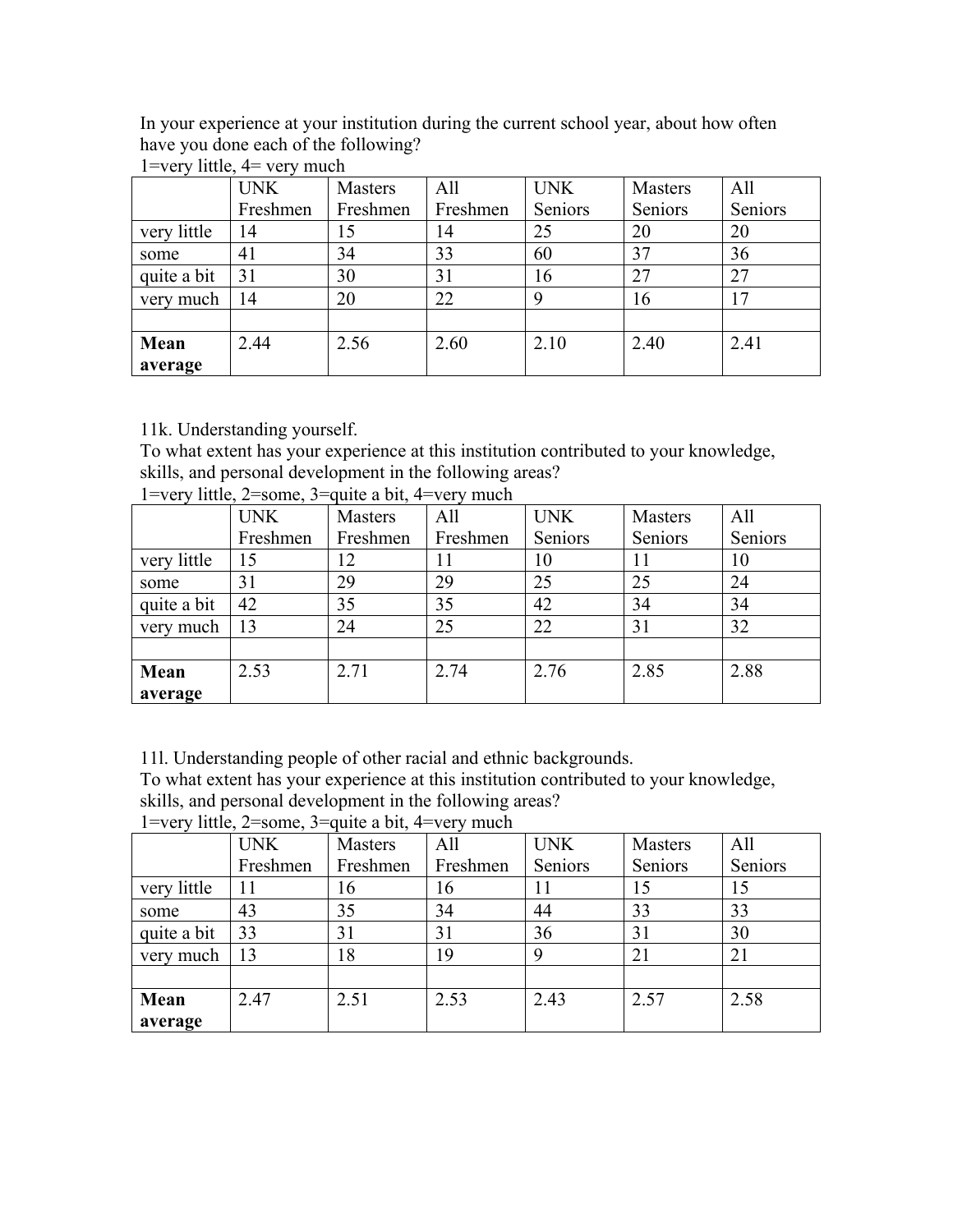## **Objective 5 Environment/Climate**

1k. Participated in a community-based project as part of a regular course. In your experience at your institution during the current school year, about how often

have you done each of the following?

|            | <b>UNK</b> | Masters  | All      | <b>UNK</b> | Masters | All     |
|------------|------------|----------|----------|------------|---------|---------|
|            | Freshmen   | Freshmen | Freshmen | Seniors    | Seniors | Seniors |
| never      | 64         | 62       | 62       | 50         | 51      | 52      |
| sometimes  | 23         | 25       | 26       | 35         | 29      | 29      |
| often      | 10         | 8        | Q        | 11         |         | 11      |
| very often |            | 4        |          |            |         |         |
|            |            |          |          |            |         |         |
| Mean       | 1.53       | 1.54     | 1.56     | 1.70       | 1.75    | 1.74    |
| average    |            |          |          |            |         |         |

|  |  | 1=never, 2=sometimes, 3=often, $4=$ very often |  |  |  |
|--|--|------------------------------------------------|--|--|--|
|--|--|------------------------------------------------|--|--|--|

1n. Discussed grades or an assignment with an instructor.

In your experience at your institution during the current school year, about how often have you done each of the following?

|            | <b>UNK</b> | Masters  | All      | <b>UNK</b> | Masters | All     |
|------------|------------|----------|----------|------------|---------|---------|
|            | Freshmen   | Freshmen | Freshmen | Seniors    | Seniors | Seniors |
| never      | 9          | 8        | 8        |            |         |         |
| sometimes  | 58         | 44       | 43       | 34         | 35      | 34      |
| often      | 25         | 32       | 33       | 45         | 35      | 35      |
| very often | 8          | 16       | 17       | 17         | 26      | 27      |
|            |            |          |          |            |         |         |
| Mean       | 2.32       | 2.57     | 2.59     | 2.75       | 2.83    | 2.84    |
| average    |            |          |          |            |         |         |

1=never, 2=sometimes, 3=often, 4= very often

1o. Talked about career plans with a faculty member or advisor.

In your experience at your institution during the current school year, about how often have you done each of the following?

1=never, 2=sometimes, 3=often, 4= very often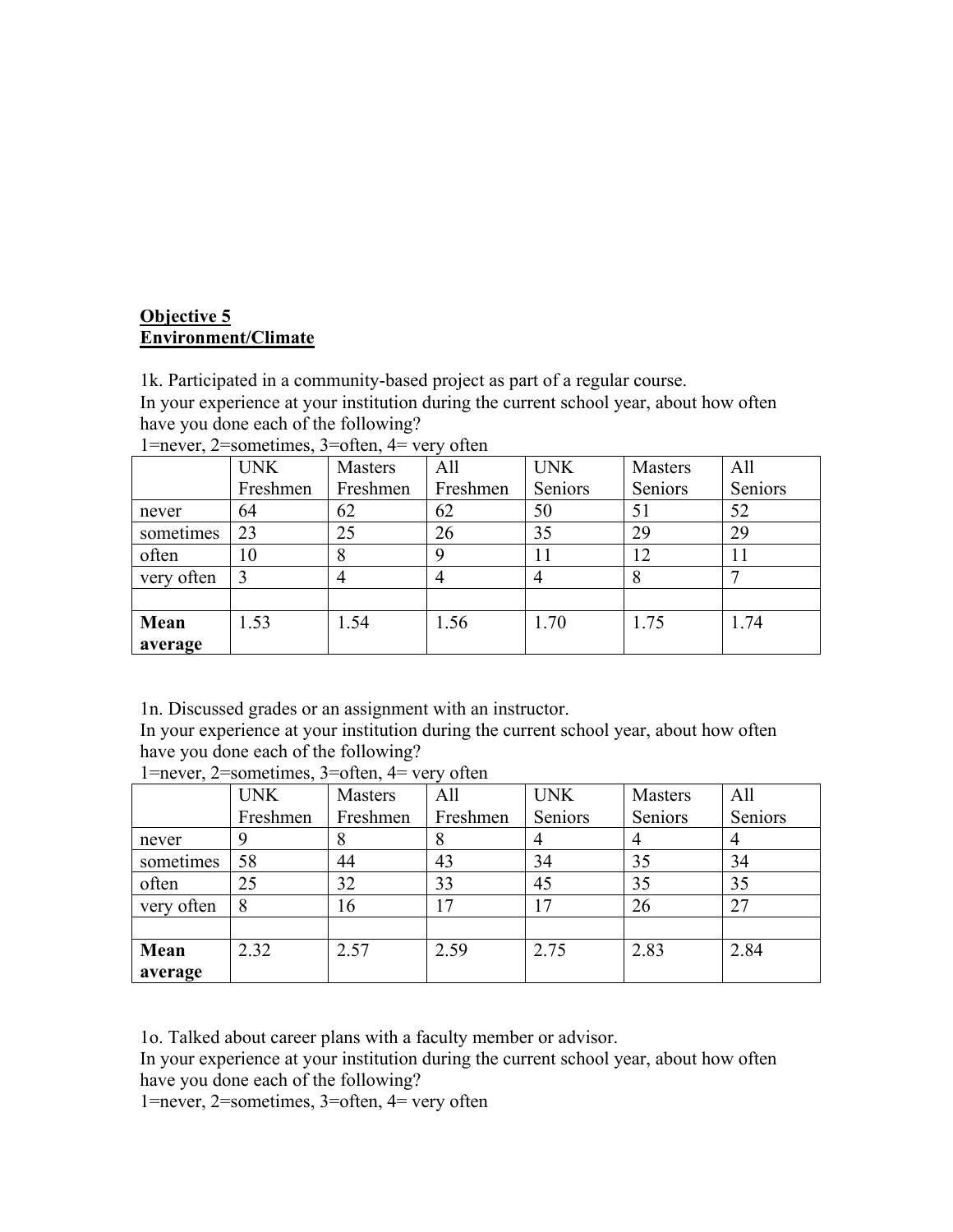|            | <b>UNK</b> | Masters  | All      | <b>UNK</b> | Masters | All     |
|------------|------------|----------|----------|------------|---------|---------|
|            | Freshmen   | Freshmen | Freshmen | Seniors    | Seniors | Seniors |
| never      | 21         | 24       | 23       | 14         | 16      | 15      |
| sometimes  | 56         | 48       | 48       | 40         | 40      | 39      |
| often      | 20         | 20       | 20       | 28         | 26      | 26      |
| very often |            | 8        | 9        | 17         | 18      | 19      |
|            |            |          |          |            |         |         |
| Mean       | 2.05       | 2.13     | 2.15     | 2.48       | 2.47    | 2.50    |
| average    |            |          |          |            |         |         |

1s. Worked with faculty members on activities other than coursework (committees, orientation, student life activities, etc.).

In your experience at your institution during the current school year, about how often have you done each of the following?

|            | <b>UNK</b>     | Masters  | All      | <b>UNK</b> | Masters | All     |
|------------|----------------|----------|----------|------------|---------|---------|
|            | Freshmen       | Freshmen | Freshmen | Seniors    | Seniors | Seniors |
| never      | 72             | 62       | 60       | 47         | 47      | 44      |
| sometimes  | 19             | 26       | 27       | 36         | 30      | 32      |
| often      |                | 9        | 9        | 10         | 14      | 15      |
| very often | $\overline{2}$ |          | 4        |            | a       |         |
|            |                |          |          |            |         |         |
| Mean       | 1.39           | 1.54     | 1.57     | 1.77       | 1.85    | 1.90    |
| average    |                |          |          |            |         |         |

1=never, 2=sometimes, 3=often, 4= very often

6a. Attended an art performance, gallery, play, dance, or other theater performance. In your experience at your institution during the current school year, about how often have you done each of the following?

|            | <b>UNK</b> | Masters  | All      | <b>UNK</b> | Masters | All     |
|------------|------------|----------|----------|------------|---------|---------|
|            | Freshmen   | Freshmen | Freshmen | Seniors    | Seniors | Seniors |
| never      | 28         | 27       | 26       | 42         | 34      | 31      |
| sometimes  | 47         | 47       | 47       | 45         | 45      | 45      |
| often      | 18         | 17       | 18       |            | 13      | 15      |
| very often |            | 9        | 10       | 6          | 8       | 10      |
|            |            |          |          |            |         |         |
| Mean       | 2.04       | 2.07     | 2.12     | 1.77       | 1.96    | 2.03    |
| average    |            |          |          |            |         |         |

1=never, 2=sometimes, 3=often, 4=very often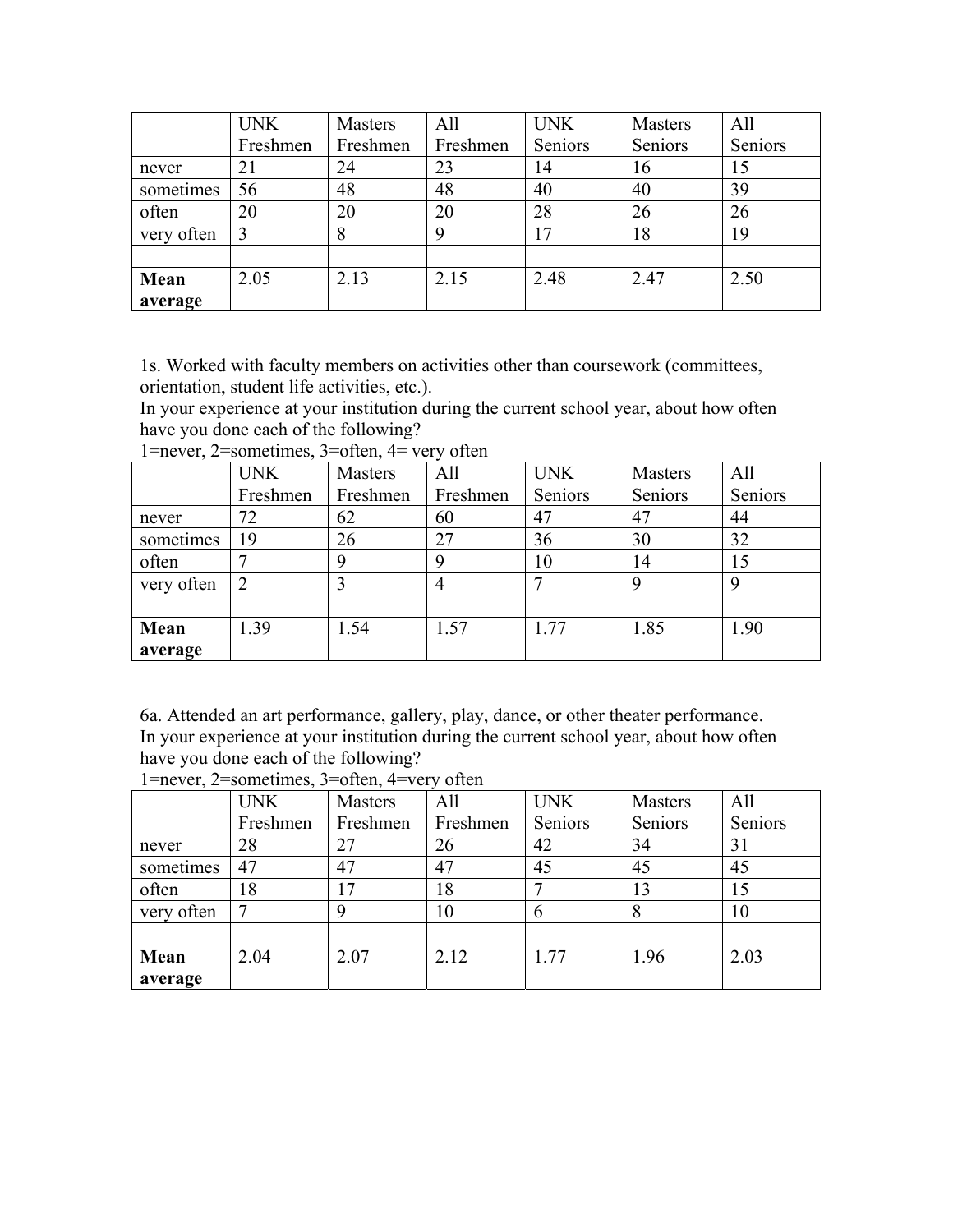7b. Community service or volunteer work.

Which of the following have you done or so you plan to do before you graduate from this institution?

|            | <b>UNK</b> | <b>Masters</b> | All      | <b>UNK</b> | <b>Masters</b> | All     |
|------------|------------|----------------|----------|------------|----------------|---------|
|            | Freshmen   | Freshmen       | Freshmen | Seniors    | Seniors        | Seniors |
| have not   | 13         | 16             | 16       | 9          | 10             | 10      |
| decided    |            |                |          |            |                |         |
| do not     | 11         | 8              |          | 27         | 20             | 19      |
| plan to do |            |                |          |            |                |         |
| plan to do | 45         | 40             | 40       | 10         | 13             | 11      |
| done       | 31         | 36             | 37       | 54         | 57             | 60      |
|            |            |                |          |            |                |         |
| Mean       | .31        | .36            | .37      | .54        | .57            | .60     |
| average    |            |                |          |            |                |         |

 $1 =$  have not decided,  $2 =$  do not plan to do,  $3 =$  plan to do,  $4 =$  done

7c. Participate in a learning community or some other formal program where groups of students take two or more classes together.

Which of the following have you done or so you plan to do before you graduate from this institution?

|            | <b>UNK</b> | Masters  | All      | <b>UNK</b> | Masters | All     |
|------------|------------|----------|----------|------------|---------|---------|
|            | Freshmen   | Freshmen | Freshmen | Seniors    | Seniors | Seniors |
| have not   | 36         | 40       | 39       | 11         | 16      | 15      |
| decided    |            |          |          |            |         |         |
| do not     | 30         | 28       | 29       | 62         | 55      | 57      |
| plan to do |            |          |          |            |         |         |
| plan to do | 22         | 21       | 20       | 6          |         | 6       |
| done       | 11         | 12       | 12       | 21         | 23      | 23      |
|            |            |          |          |            |         |         |
| Mean       | .11        | .12      | .12      | .21        | .23     | .23     |
| average    |            |          |          |            |         |         |

 $1=$  have not decided,  $2=$  do not plan to do,  $3=$  plan to do,  $4=$  done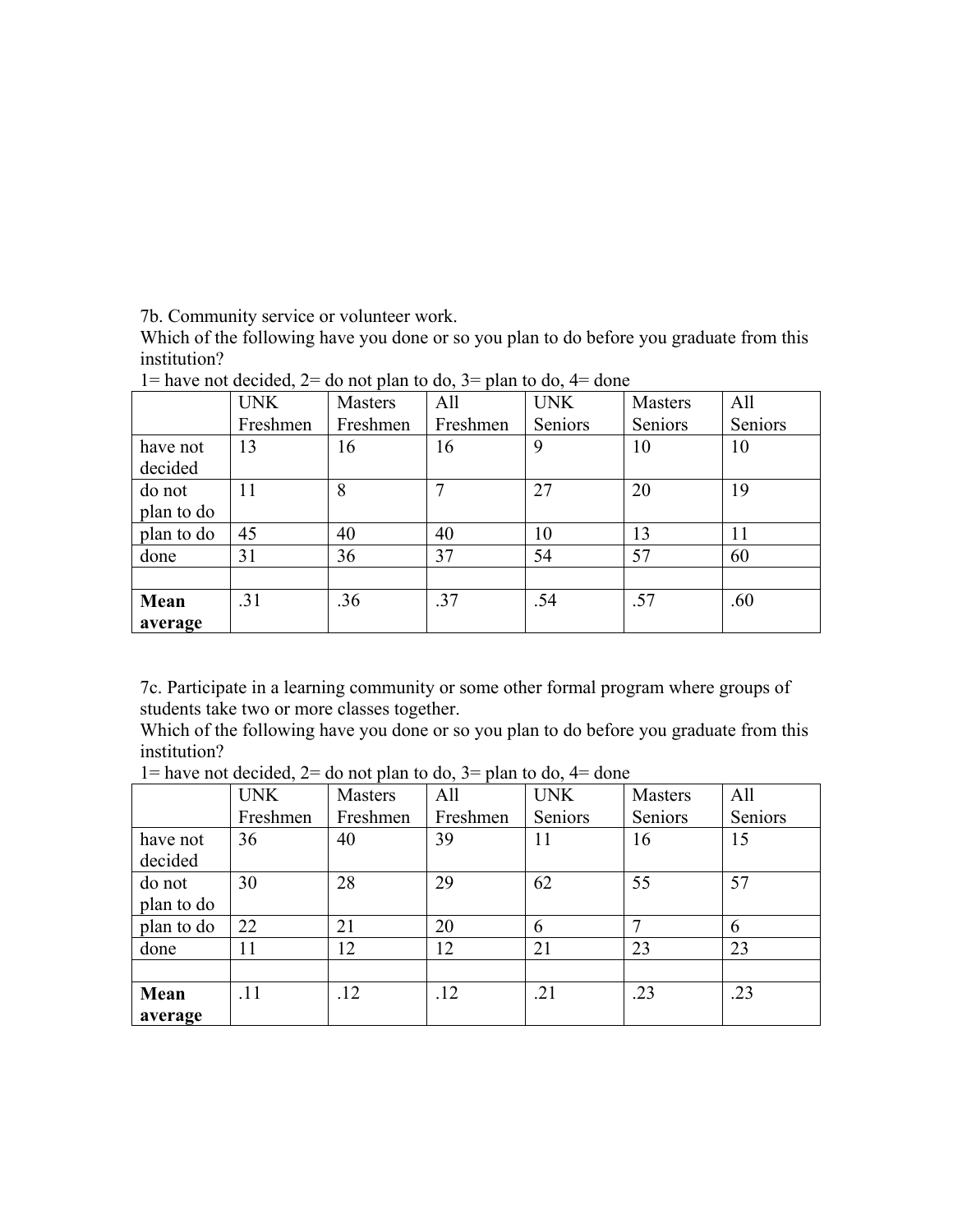8b. Relationships with faculty members.

Mark the box that best represents the quality of your relationship with people at your institution.

| $\mathbf{r}$ and vandole, and propring impactivity, revailable, heipith, sympathetic | <b>UNK</b> | Masters  | All      | <b>UNK</b> | <b>Masters</b> | All     |
|--------------------------------------------------------------------------------------|------------|----------|----------|------------|----------------|---------|
|                                                                                      | Freshmen   | Freshmen | Freshmen | Seniors    | Seniors        | Seniors |
| unavailable,                                                                         |            |          |          | 1          |                |         |
| unhelpful,                                                                           |            |          |          |            |                |         |
| unsympathetic                                                                        |            |          |          |            |                |         |
|                                                                                      |            |          |          | 1          |                |         |
|                                                                                      | 8          | 3        | 3        | 6          | 3              | 3       |
|                                                                                      | 18         | 10       | 10       | 12         | 8              | 8       |
|                                                                                      | 29         | 26       | 25       | 26         | 20             | 21      |
|                                                                                      | 31         | 36       | 36       | 35         | 36             | 35      |
| available,                                                                           | 11         | 22       | 23       | 19         | 30             | 30      |
| helpful,                                                                             |            |          |          |            |                |         |
| sympathetic                                                                          |            |          |          |            |                |         |
|                                                                                      |            |          |          |            |                |         |
| Mean                                                                                 | 5.13       | 5.57     | 5.58     | 5.43       | 5.74           | 5.73    |
| average                                                                              |            |          |          |            |                |         |

 $1=$ unavailable, unhelpful, unsympathetic,  $7=$ available, helpful, sympathetic,

9a. Preparing for class (studying, reading, writing, doing homework or lab work, analyzing data, rehearsing, and other activities related to your academic program). About how many hours do you spend in a typical 7-day week doing each of the following?

 $1= 0$  hrs/wk,  $2=1-5$  hrs/wk,  $3=6-10$  hrs/wk,  $4=11-15$  hrs/wk,  $5=16-20$  hrs/wk,  $6=21-25$ hrs/wk, 7=26-30 hrs/wk, 8=more than 30 hrs/wk

|              | <b>UNK</b> | Masters  | All      | <b>UNK</b> | Masters | All     |
|--------------|------------|----------|----------|------------|---------|---------|
|              | Freshmen   | Freshmen | Freshmen | Seniors    | Seniors | Seniors |
| $0$ hrs/wk   |            |          |          |            |         |         |
| $1-5$ hrs/wk | 26         | 22       | 19       | 30         | 22      | 20      |
| $6 - 10$     | 25         | 28       | 26       | 33         |         | 26      |
| hrs/wk       |            |          |          |            |         |         |
| $11 - 15$    |            | 20       |          |            | 18      | 18      |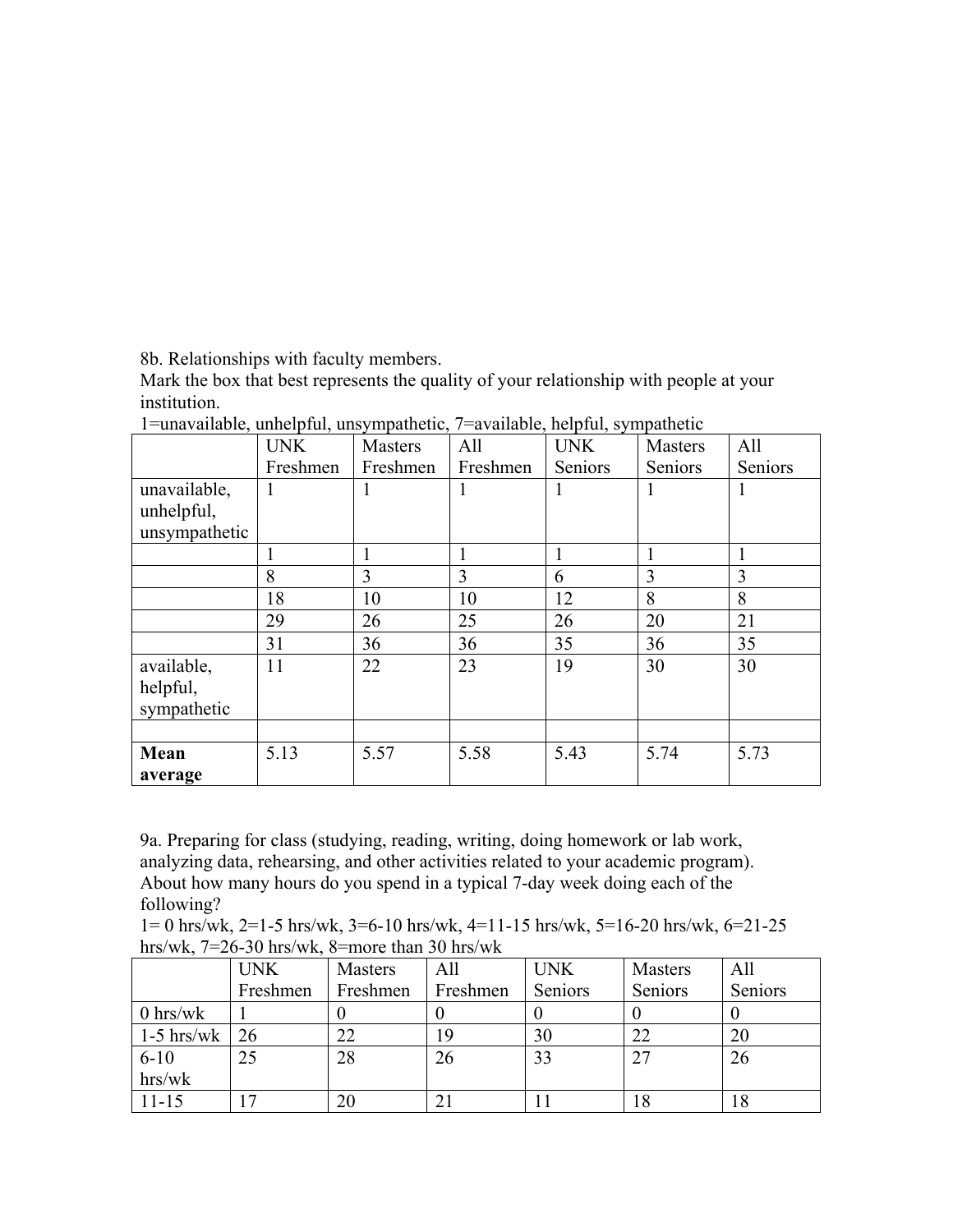| hrs/wk    |                |                |                |                |      |      |
|-----------|----------------|----------------|----------------|----------------|------|------|
| $16 - 20$ | 19             | 14             | 15             | 11             | 14   | 15   |
| hrs/wk    |                |                |                |                |      |      |
| $21 - 25$ | 10             | 9              | 9              | 7              | 8    | 9    |
| hrs/wk    |                |                |                |                |      |      |
| $26 - 30$ | 1              | $\overline{4}$ | 5              | 5              | 5    | 6    |
| hrs/wk    |                |                |                |                |      |      |
| more than | $\overline{2}$ | 3              | $\overline{4}$ | $\overline{4}$ | 5    | 6    |
| 30 hrs/wk |                |                |                |                |      |      |
|           |                |                |                |                |      |      |
| Mean      | 3.74           | 3.82           | 4.00           | 3.61           | 3.94 | 4.08 |
| average   |                |                |                |                |      |      |

9d. Participating in co-curricular activities (organizations, campus publications, student government, social fraternity or sorority, intercollegiate and intramural sports, etc.). About how many hours do you spend in a typical 7-day week doing each of the following?

1= 0 hrs/wk, 2=1-5 hrs/wk, 3=6-10 hrs/wk, 4=11-15 hrs/wk, 5=16-20 hrs/wk, 6=21-25 hrs/wk, 7=26-30 hrs/wk, 8=more than 30 hrs/wk

|              | <b>UNK</b>     | <b>Masters</b> | All            | <b>UNK</b>     | Masters        | All            |
|--------------|----------------|----------------|----------------|----------------|----------------|----------------|
|              | Freshmen       | Freshmen       | Freshmen       | Seniors        | Seniors        | Seniors        |
| $0$ hrs/wk   | 30             | 43             | 39             | 38             | 49             | 44             |
| $1-5$ hrs/wk | 41             | 32             | 33             | 40             | 28             | 31             |
| $6 - 10$     | 13             | 11             | 13             | 8              | 10             | 11             |
| hrs/wk       |                |                |                |                |                |                |
| $11 - 15$    | $\overline{7}$ | 6              | $\overline{7}$ | $\overline{3}$ | 5              | 6              |
| hrs/wk       |                |                |                |                |                |                |
| $16 - 20$    | $\overline{3}$ | $\overline{4}$ | $\overline{4}$ | 6              | $\overline{3}$ | $\overline{4}$ |
| hrs/wk       |                |                |                |                |                |                |
| $21 - 25$    | 3              | $\overline{2}$ | $\overline{2}$ | $\mathbf{1}$   | $\overline{2}$ | $\overline{2}$ |
| hrs/wk       |                |                |                |                |                |                |
| $26 - 30$    | $\mathbf{1}$   | $\mathbf{1}$   | $\mathbf{1}$   | $\overline{0}$ | $\mathbf{1}$   | $\mathbf{1}$   |
| hrs/wk       |                |                |                |                |                |                |
| more than    | $\overline{2}$ | $\mathbf{1}$   | $\mathbf{1}$   | $\overline{3}$ | $\overline{2}$ | $\overline{2}$ |
| 30 hrs/wk    |                |                |                |                |                |                |
|              |                |                |                |                |                |                |
| Mean         | 2.32           | 2.11           | 2.22           | 2.18           | 2.02           | 2.14           |
| average      |                |                |                |                |                |                |

10a. Spending significant amounts of time studying and on academic work.

To what extent does your institution emphasize each of the following?

| 'NK      | <b>Masters</b> | д<br>7. VII | $\Delta$ | Masters | Δ<br>.  |
|----------|----------------|-------------|----------|---------|---------|
| Freshmen | Freshmen       | Freshmen    | Seniors  | Seniors | Seniors |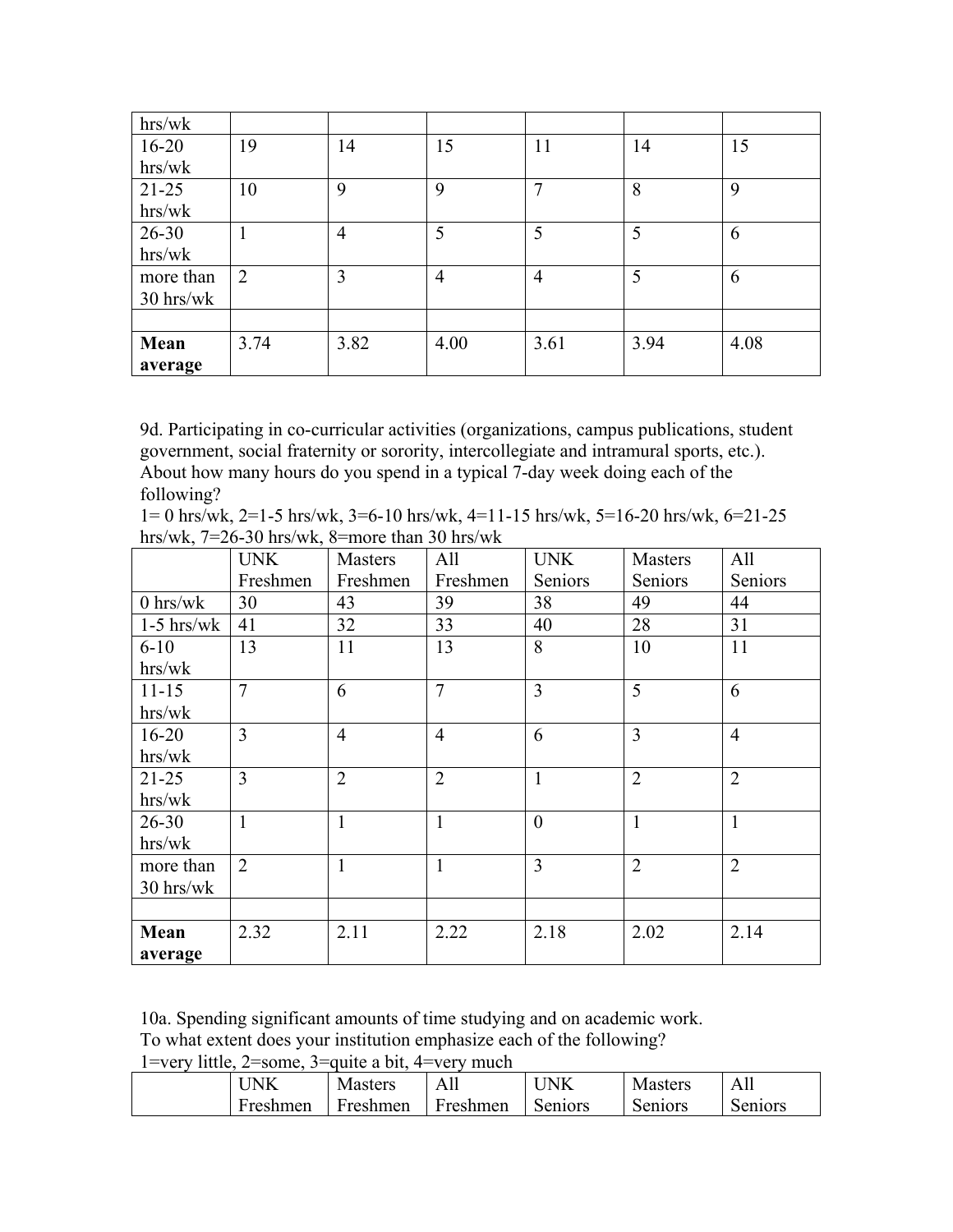| very little |      |      |      |      |      |      |
|-------------|------|------|------|------|------|------|
| some        | 19   |      | 16   | 26   | 10   | 17   |
| quite a bit | 58   | 48   | 46   | 52   | 47   | 45   |
| very much   | 21   | 32   | 35   | 1 G  | 33   | 36   |
|             |      |      |      |      |      |      |
| Mean        | 2.99 | 3.11 | 3.15 | 2.86 | 3.10 | 3.14 |
| average     |      |      |      |      |      |      |

10b. Providing the support you need to help you succeed academically.

To what extent does your institution emphasize each of the following?

|             | <b>UNK</b> | Masters  | All      | <b>UNK</b> | <b>Masters</b> | All     |
|-------------|------------|----------|----------|------------|----------------|---------|
|             | Freshmen   | Freshmen | Freshmen | Seniors    | Seniors        | Seniors |
| very little | 7          |          |          | 6          | $\overline{4}$ | 4       |
| some        | 25         | 20       | 19       | 31         | 23             | 23      |
| quite a bit | 42         | 45       | 44       | 48         | 45             | 44      |
| very much   | 26         | 32       | 34       | 16         | 28             | 28      |
|             |            |          |          |            |                |         |
| Mean        | 2.88       | 3.07     | 3.10     | 2.74       | 2.96           | 2.97    |
| average     |            |          |          |            |                |         |

1=very little,  $2$ =some,  $3$ =quite a bit,  $4$ =very much

10f. Attending campus events and activities (special speakers, cultural performances, athletic events, etc.).

To what extent does your institution emphasize each of the following?

| $\cdot$ $\cdot$ $\cdot$ $\cdot$<br>$   -$ | <b>UNK</b> | $-$<br><b>Masters</b> | All      | <b>UNK</b> | <b>Masters</b> | All     |
|-------------------------------------------|------------|-----------------------|----------|------------|----------------|---------|
|                                           | Freshmen   | Freshmen              | Freshmen | Seniors    | Seniors        | Seniors |
| very little                               | 8          |                       |          | 10         | 16             | 14      |
| some                                      | 25         | 27                    | 26       | 42         | 34             | 32      |
| quite a bit                               | 39         | 38                    | 39       | 37         | 33             | 35      |
| very much                                 | 28         | 24                    | 26       | 10         | 16             | 19      |
|                                           |            |                       |          |            |                |         |
| Mean                                      | 2.86       | 2.77                  | 2.83     | 2.47       | 2.50           | 2.59    |
| average                                   |            |                       |          |            |                |         |

1=very little, 2=some, 3=quite a bit, 4=very much

11i. Voting in local, state, and national elections.

To what extent has your experience at this institution contributed to your knowledge, skills, and personal development in the following areas?

1=very little,  $2$ =some,  $3$ =quite a bit, 4=very much

|                | JNK      | <b>Masters</b> | AП       | ' JNK   | <b>Masters</b>  | Ah            |
|----------------|----------|----------------|----------|---------|-----------------|---------------|
|                | Freshmen | Freshmen       | Freshmen | Seniors | Seniors         | Seniors       |
| little<br>very | 44       | 45             | -45      | 5C      | $\mathcal{A}^-$ | $\Lambda^{-}$ |